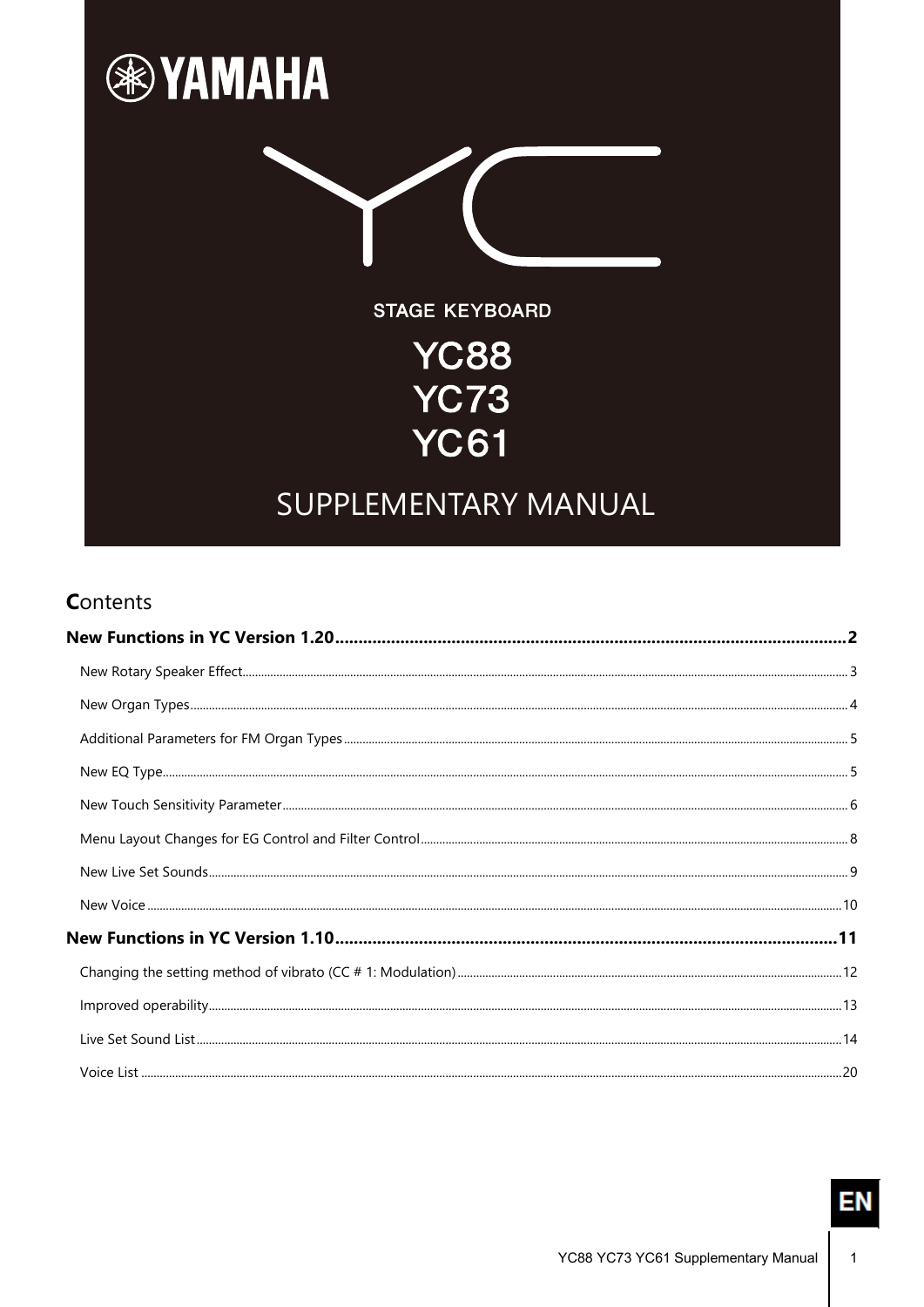## <span id="page-1-0"></span>New Functions in YC Version 1.20

The following functions have been added to the YC88 / YC73 / YC61 due to the firmware version upgrade. This manual describes additions and changes with respect to the Owner's Manual that came with your instrument.

- A new rotary speaker effect has been added.
- New FM organ types have been added.
- A new setting "FM Color Type" has been added to the "Drawbar Color" setting.
- Three EQs have been added to the effect types.
- A new setting "Touch Sensitivity" has been added to the "SETTINGS".
- The locations in the menu of "EG Control" and "Filter Control" have been changed.
- New Live Set Sounds have been added.
- New Voices have been added.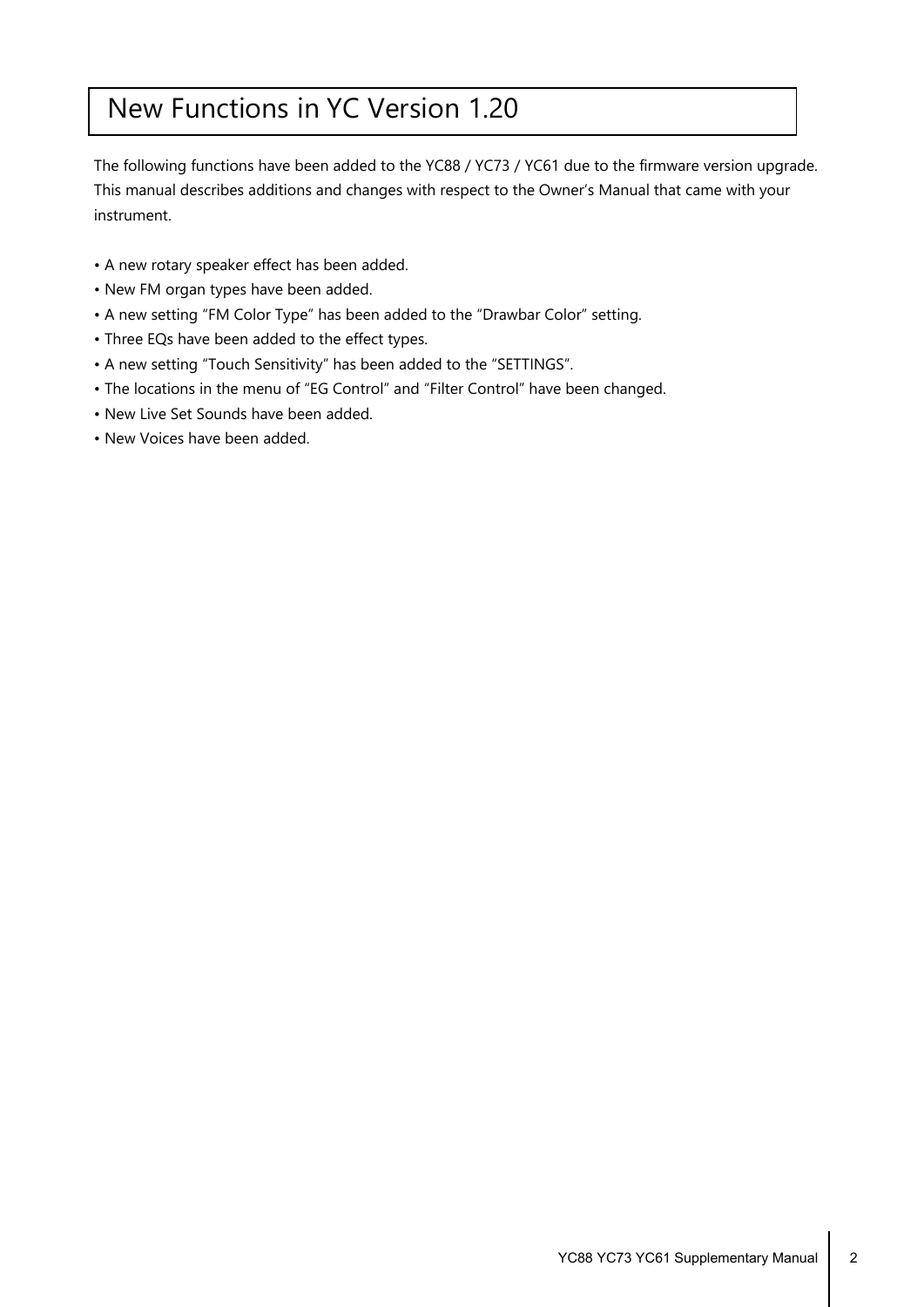## <span id="page-2-0"></span>New Rotary Speaker Effect

A new rotary speaker effect, "Studio," has been added. In addition, the conventional Rtr A and Rtr B have been renamed to "Classic" and "Overdrive," respectively.

#### **YC88/YC73/YC61 V1.20**

| <b>Effect</b> | <b>Explanation</b>                                                            |
|---------------|-------------------------------------------------------------------------------|
| Studio        | Rotary speaker with three-dimensional effect and greater sense of motion.     |
| Classic       | Standard rotary speaker for organs.                                           |
| Overdrive     | Rotary speaker with transistor preamplifier simulation and strong distortion. |

#### Rotary speaker effect settings

```
[SETTINGS] button → [Sound] → [Rotary Speaker] → [Type]
```
Added Rotary Speaker Type to SETTINGS.

Rotary Speaker Type can be set independently for Rtr A and Rtr B.

#### **Rotary Speaker Type**

| <b>Function name</b> | <b>Description</b>                                                                                                                     |
|----------------------|----------------------------------------------------------------------------------------------------------------------------------------|
| Slot A               | Sets the rotary speaker effect assigned for the Rtr A type.<br>Settings: Studio, Classic, Overdrive<br>Initial setting: Studio         |
| Slot B               | Sets the rotary speaker effect assigned for the Rtr B type.<br>Settings: Studio, Classic, Overdrive<br><b>Initial setting: Classic</b> |

#### Selection of rotary speaker effects



If you select Rtr A or Rtr B with the  $\circledR$  Effect type switch button in the SPEAKER/AMP section, you can apply the rotary speaker effect set in "Rotary speaker effect settings" above.

#### **NOTE**

When you select the Rtr A or Rtr B type in the SPEAKER/AMP section, you can use the [EXIT] + [TONE] knobs to directly change the "Rotary speaker effect settings" for the selected type.

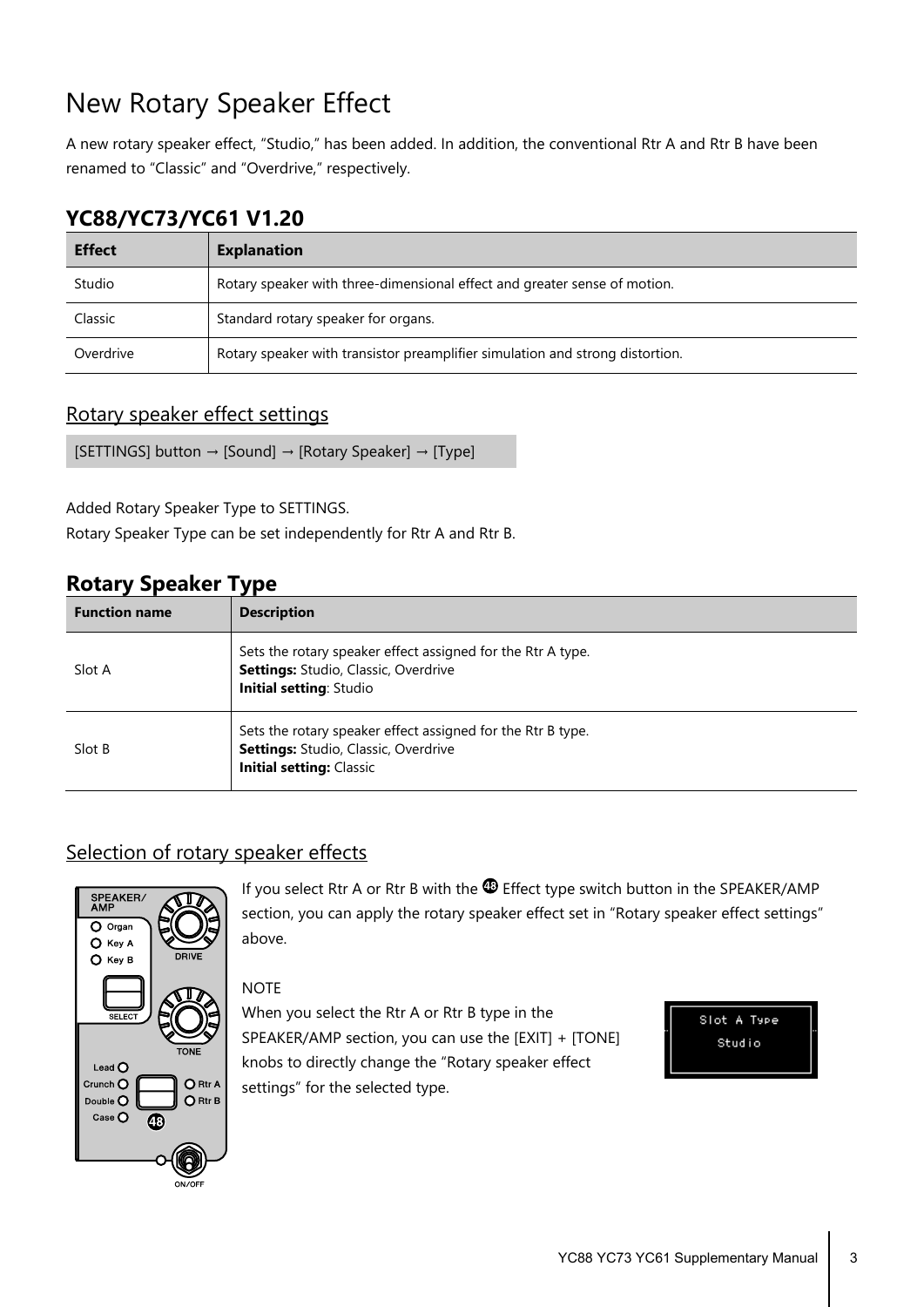# <span id="page-3-0"></span>New Organ Types

New FM organ types (F4 to F6) have been added, making now a total of six FM organ types.



#### **NOTE**

The operator numbers for each algorithm represent the corresponding drawbars. Note that for the F4 to F6 types, the numbers (feet) displayed on the drawbar do not match the pitch of the sound.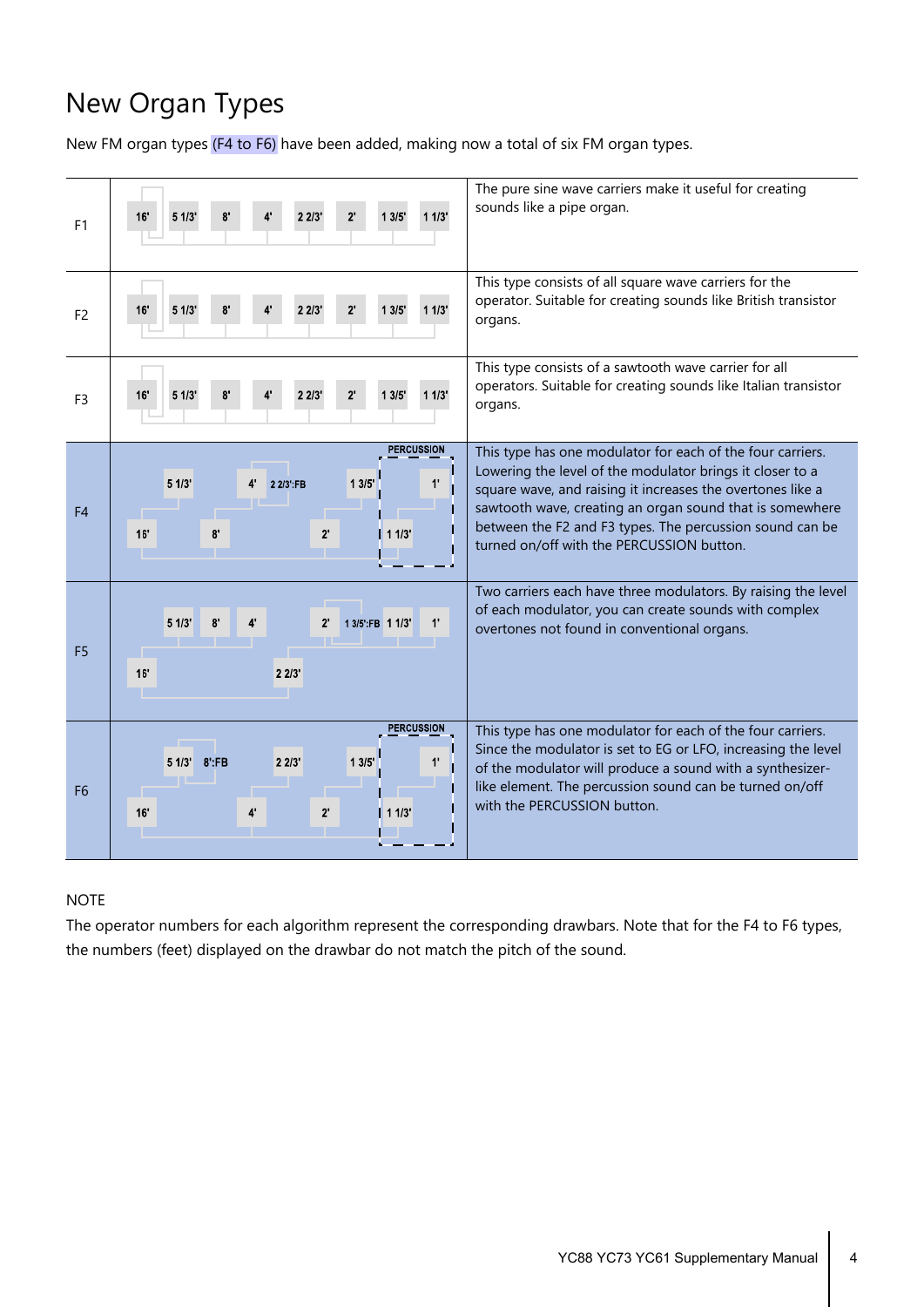# <span id="page-4-0"></span>Additional Parameters for FM Organ Types

#### Added FM Color Type to SETTINGS—Drawbar Color.

The new FM Organ type drawbars add two attributes; in addition to the carriers, the modulators and feedback are also included. For these types of organs, the carrier will be the same color as the color set in Upper/Lower, but the modulators and feedback loops are divided into colors related to the carrier color.

#### **Drawbar Color**

| <b>Function name</b> | <b>Description</b>                                                                                                                                                                                                                                                                                                                                                                                                                                                                                                                                                                                            |  |  |  |  |
|----------------------|---------------------------------------------------------------------------------------------------------------------------------------------------------------------------------------------------------------------------------------------------------------------------------------------------------------------------------------------------------------------------------------------------------------------------------------------------------------------------------------------------------------------------------------------------------------------------------------------------------------|--|--|--|--|
| Upper                | Sets the colors of the drawbar LEDs. These can be set independently for Upper and Lower.<br><b>Settings:</b> White, Red, Yellow, Green, Cyan, Blue, Magenta                                                                                                                                                                                                                                                                                                                                                                                                                                                   |  |  |  |  |
| Lower                | <b>Initial setting:</b> Upper = White, Lower = Red                                                                                                                                                                                                                                                                                                                                                                                                                                                                                                                                                            |  |  |  |  |
| FM Color Type        | Sets the color combination of the drawbar LEDs. It can be divided into up to 3 colors according to the<br>attributes of carrier, modulator, and feedback.<br><b>Settings:</b> 1 Color: Carriers, modulators and feedback are all the same color<br>2 Colors: Two different colors; one for the carriers and one for the others (modulator,<br>feedback)<br>3 Colors: Carriers, modulators and feedback are all different colors<br><b>Initial setting: 3 Colors</b><br><b>NOTE</b><br>H type organs and F1 to F3 FM organs always have the colors set for Upper and Lower regardless of the<br>FM Color Type. |  |  |  |  |

#### **Comparison of old and new tree diagrams**

| $\cdot$ V1.00, V1.10                      | $\cdot$ V1.20      |
|-------------------------------------------|--------------------|
| Settings                                  | Settings           |
| Drawbar Color<br>$\overline{\phantom{0}}$ | Drawbar Color<br>┶ |
| Upper                                     | Upper              |
| Lower<br>┶                                | Lower              |
|                                           | $L$ FM Color Type  |

### <span id="page-4-1"></span>New EQ Type

#### **YC88/YC73/YC61 V1.20**

| Category | Type name         | <b>Express</b> | <b>Description</b>                                                                                                                              | <b>Stereo/Mono</b> |
|----------|-------------------|----------------|-------------------------------------------------------------------------------------------------------------------------------------------------|--------------------|
| EQ       | Tone Control      |                | Shelving equalizer.<br>Use the [DEPTH] knob to adjust the low band, and the [RATE]<br>knob to adjust the high band.                             | Stereo             |
|          | Band EO<br>Narrow | EZ             | Peaking equalizer with narrow Q (bandwidth).<br>Use the [DEPTH] knob to adjust the gain, and the [RATE] knob<br>to adjust the center frequency. | Stereo             |
|          | Band EO<br>Wide   | EE             | Peaking equalizer with wide Q (bandwidth).<br>Use the [DEPTH] knob to adjust the gain, and the [RATE] knob<br>to adjust the center frequency.   | Stereo             |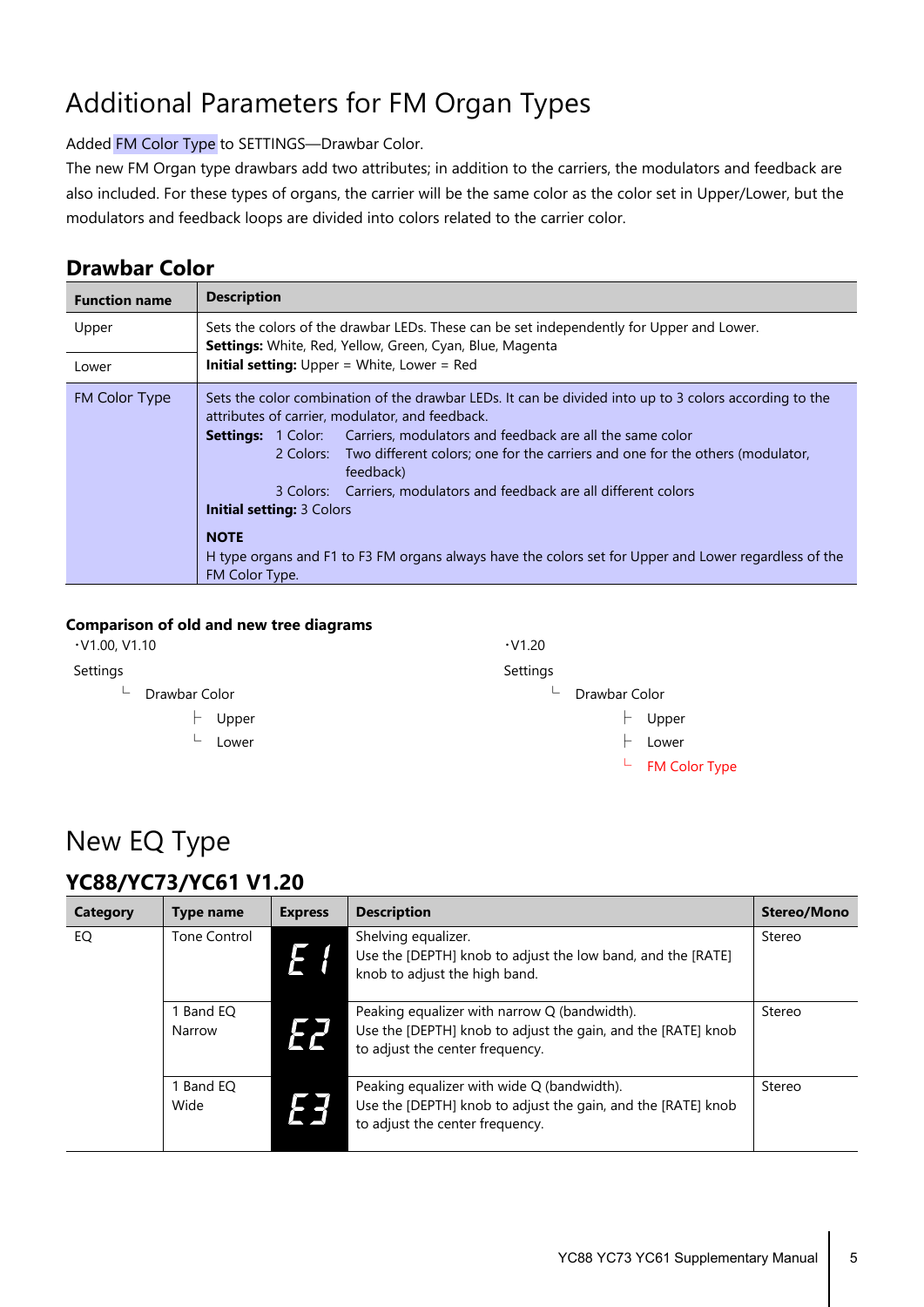### <span id="page-5-0"></span>New Touch Sensitivity Parameter

[SETTINGS] button  $\rightarrow$  [Sound]  $\rightarrow$  Select the voice section\* to be set  $\rightarrow$  [Touch Sensitivity] (\* Key A Settings / Key B Settings)

Touch Sensitivity has been added to SETTINGS, and can be set for the Voice sections of Key A and Key B.

| <b>Touch Sensitivity</b> |  |  |
|--------------------------|--|--|
|--------------------------|--|--|

| <b>Function name</b> | <b>Description</b>                                                                                                                                                                                                                                                                                                                                                                                                                                                                                                                                                                                                                                                                                                                              |
|----------------------|-------------------------------------------------------------------------------------------------------------------------------------------------------------------------------------------------------------------------------------------------------------------------------------------------------------------------------------------------------------------------------------------------------------------------------------------------------------------------------------------------------------------------------------------------------------------------------------------------------------------------------------------------------------------------------------------------------------------------------------------------|
| Depth                | This parameter can be used to select how the velocities with which keys are played will affect the<br>velocities actually output to the tone generator for the current Voice section. As shown in the graph<br>below, the larger the value set, the greater the degree to which output velocities vary in response to<br>changes in the playing velocity (i.e., the steeper the slope of the graph).<br>If a value of 0 is set, the output velocities will be totally unaffected by different playing velocities,<br>resulting in an response similar to that of an organ, where playing strength has practically no effect on<br>the sound produced.<br><b>Settings:</b> $0 - 127$<br>Initial setting: 64<br>When Offset (below) is set to 64: |
|                      | Depth=127<br>127<br>Depth=64<br>Velocity actually output<br>Depth=32<br>to tone generator<br>Depth=0<br>$\Omega$<br>127                                                                                                                                                                                                                                                                                                                                                                                                                                                                                                                                                                                                                         |
|                      | Velocity with which key is played                                                                                                                                                                                                                                                                                                                                                                                                                                                                                                                                                                                                                                                                                                               |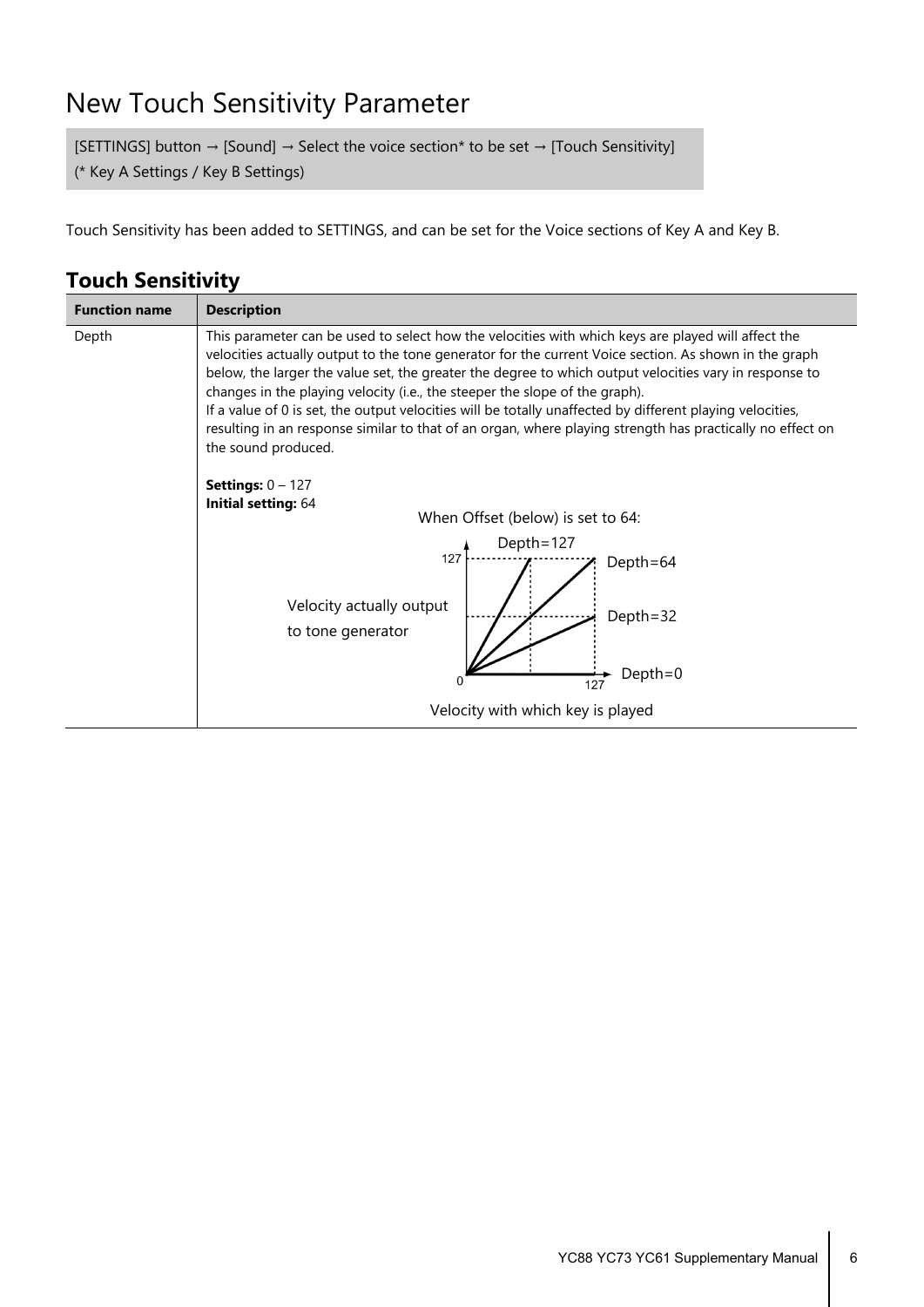

Voice sections where Touch Sensitivity has been changed from the default are displayed with a locked icon.

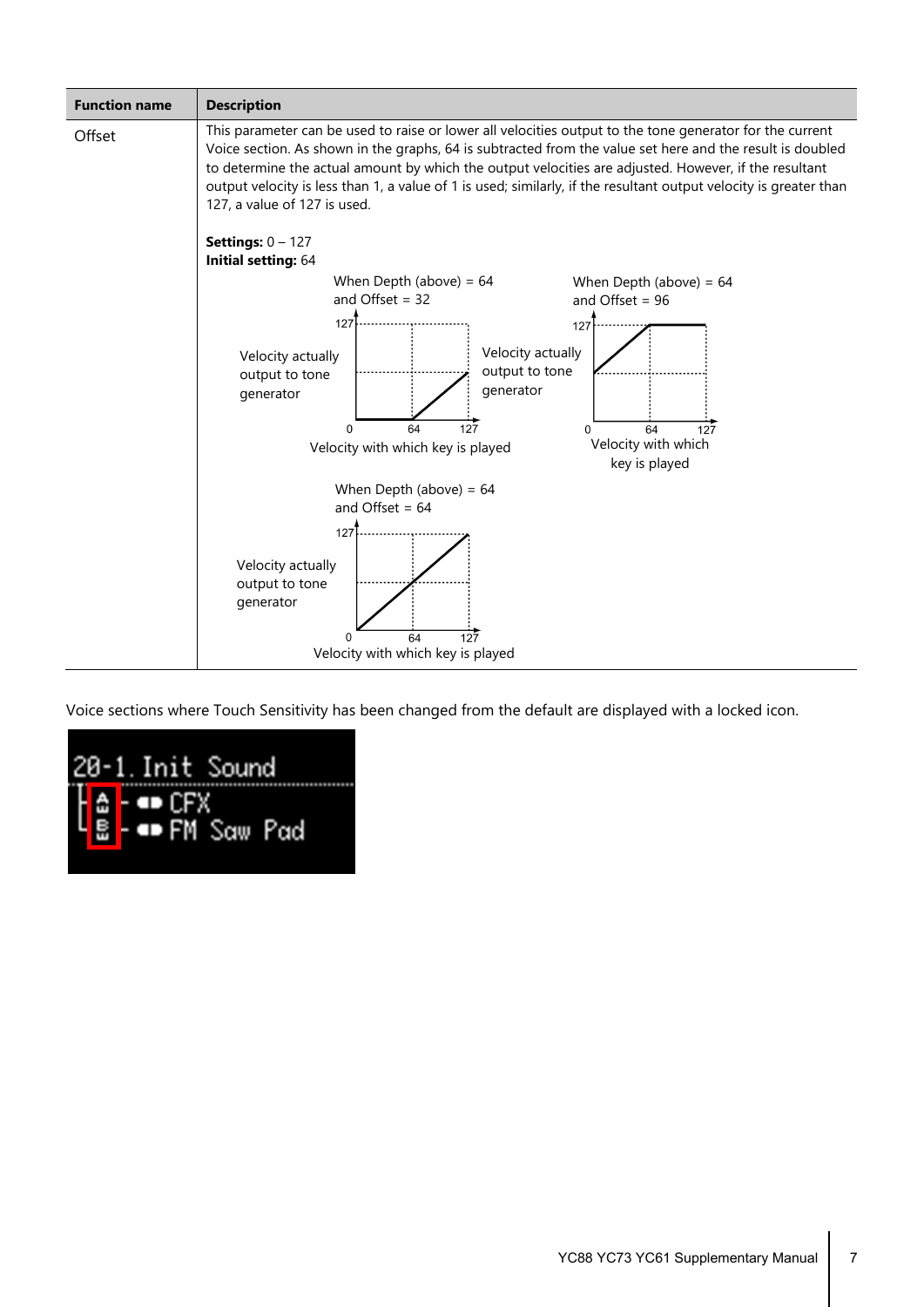# <span id="page-7-0"></span>Menu Layout Changes for EG Control and Filter Control

| <b>Comparison of old and new tree diagrams</b> |                               |
|------------------------------------------------|-------------------------------|
| $\cdot$ V1.00, V1.10                           | $\cdot$ V1.20                 |
| Settings                                       | Settings                      |
| Sound<br>└                                     | Sound                         |
| Key A Settings                                 | Key A Settings                |
| <b>EG Control</b>                              | <b>EG/Filter Control</b><br>ц |
| <b>Filter Control</b><br>ட                     | EG                            |
| L<br>Key B Settings                            | Filter                        |
| <b>EG Control</b>                              | Key B Settings<br>┶           |
| <b>Filter Control</b><br>щ.                    | <b>EG/Filter Control</b><br>ட |
|                                                | EG                            |
|                                                | Filter                        |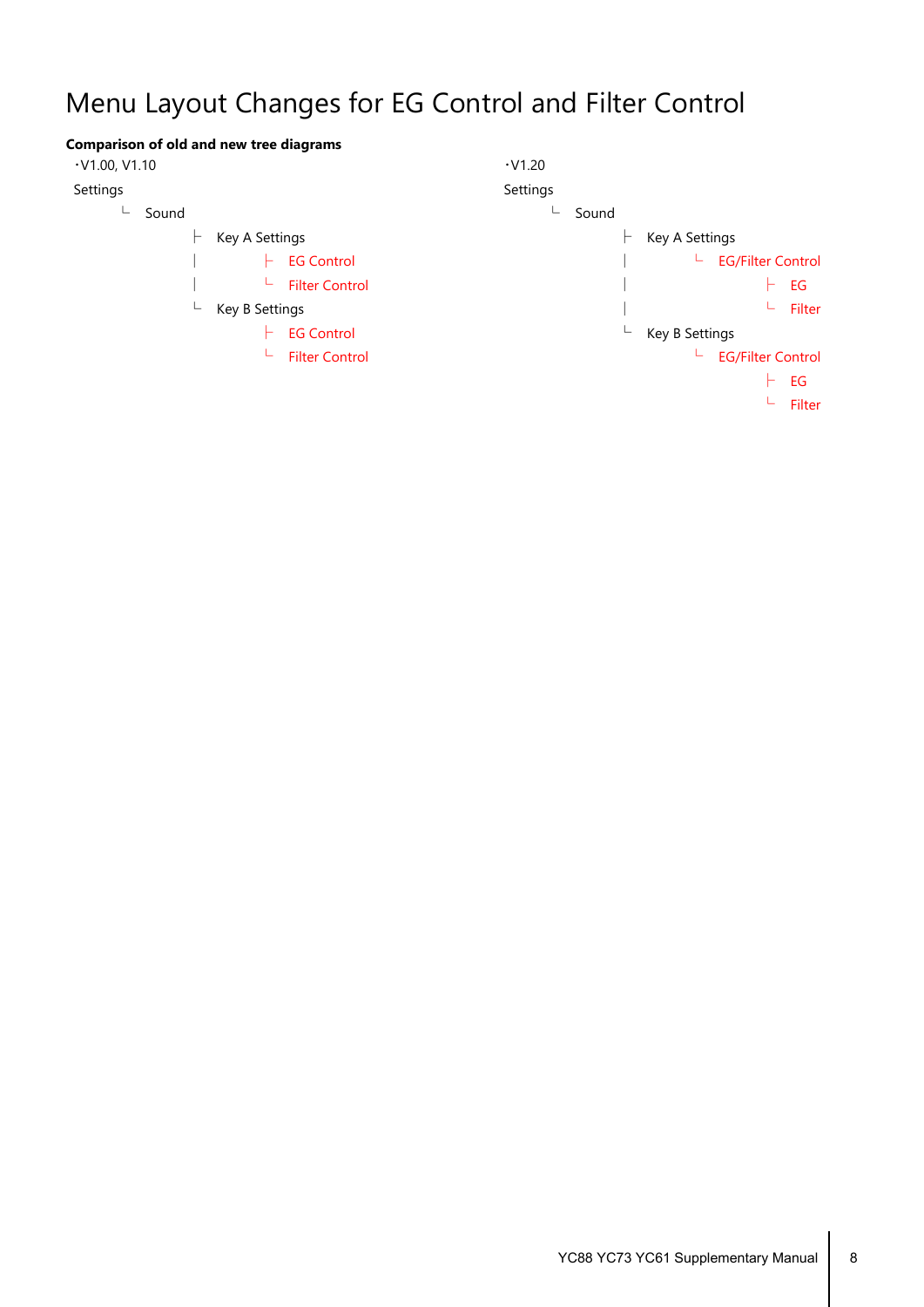## <span id="page-8-0"></span>New Live Set Sounds

### **YC88/YC73/YC61 V1.20**

| Page | <b>No</b>          | <b>Name</b>            | <b>Split</b><br>Point | <b>Section</b> | <b>Voice Name</b>   | <b>MSB</b> | <b>LSB</b> | PC                      |
|------|--------------------|------------------------|-----------------------|----------------|---------------------|------------|------------|-------------------------|
| 12   | $\overline{1}$     | Modern Jazz            | G <sub>2</sub>        | Organ          | H1                  | 63         | 11         | $\overline{1}$          |
|      |                    |                        |                       | Key A          |                     |            |            |                         |
|      |                    |                        |                       | Key B          |                     |            |            |                         |
| 12   | $\overline{2}$     | Soft Hymn              | G <sub>2</sub>        | Organ          | H1                  | 63         | 11         | $\overline{2}$          |
|      |                    |                        |                       | Key A          |                     |            |            |                         |
|      |                    |                        |                       | Key B          |                     |            |            |                         |
| 12   | $\overline{3}$     | Prog Organ             | G <sub>2</sub>        | Organ          | H <sub>3</sub>      | 63         | 11         | $\overline{3}$          |
|      |                    |                        |                       | Key A          |                     |            |            |                         |
|      |                    |                        |                       | Key B          |                     |            |            |                         |
| 12   | $\overline{4}$     | Overdriven Org         | G2                    | Organ          | H <sub>2</sub>      | 63         | 11         | $\overline{4}$          |
|      |                    |                        |                       | Key A          |                     |            |            |                         |
|      |                    |                        |                       | Key B          |                     |            |            |                         |
| 12   | $\overline{5}$     | Swish Organ            | G <sub>2</sub>        | Organ          | H1                  | 63         | 11         | $\overline{5}$          |
|      |                    |                        |                       | Key A          |                     |            |            |                         |
|      |                    |                        |                       | Key B          |                     |            |            |                         |
| 12   | $\overline{6}$     | FM Organ               | G <sub>2</sub>        | Organ          | F <sub>6</sub>      | 63         | 11         | 6                       |
|      |                    |                        |                       | Key A          |                     |            |            |                         |
|      |                    |                        |                       | Key B          |                     |            |            |                         |
| 12   | $\overline{7}$     | <b>Bell Organ</b>      | G <sub>2</sub>        | Organ          | F <sub>5</sub>      | 63         | 11         | $\overline{7}$          |
|      |                    |                        |                       | Key A          |                     |            |            |                         |
|      |                    |                        |                       | Key B          |                     |            |            |                         |
| 12   | $\overline{8}$     | Digitorgan             | $\overline{G2}$       | Organ          | F4                  | 63         | 11         | $\overline{8}$          |
|      |                    |                        |                       | Key A          |                     |            |            |                         |
|      |                    |                        |                       | Key B          |                     |            |            |                         |
| 13   | $\overline{1}$     | <b>Violin Layer</b>    | G <sub>2</sub>        | Organ          | H <sub>3</sub>      | 63         | 12         | $\mathbf{1}$            |
|      |                    |                        |                       | Key A          | Violin              |            |            |                         |
|      |                    |                        |                       | Key B          | <b>Slow Strings</b> |            |            |                         |
| 13   | $\overline{2}$     | <b>Hollow Drawbars</b> | C <sub>3</sub>        | Organ          | H1                  | 63         | 12         | $\overline{2}$          |
|      |                    |                        |                       | Key A          |                     |            |            |                         |
|      |                    |                        |                       | Key B          |                     |            |            |                         |
| 13   | $\overline{3}$     | <b>Keys of Rock</b>    | G <sub>2</sub>        | Organ          | H <sub>3</sub>      | 63         | 12         | $\overline{\mathbf{3}}$ |
|      |                    |                        |                       | Key A          | Nashville C3        |            |            |                         |
|      |                    |                        |                       | Key B          | Wr Wide             |            |            |                         |
| 13   | $\overline{4}$     | <b>Rotary Piano</b>    | G <sub>2</sub>        | Organ          |                     | 63         | 12         | $\overline{4}$          |
|      |                    |                        |                       | Key A          | U1                  |            |            |                         |
|      |                    |                        |                       | Key B          | C7                  |            |            |                         |
| 13   | $\overline{5}$     | At the Pub             | G <sub>2</sub>        | Organ          | F4                  | 63         | 12         | $\overline{5}$          |
|      |                    |                        |                       | Key A          | Musette             |            |            |                         |
| 13   |                    |                        |                       | Key B          |                     |            | 12         |                         |
|      | 6                  | <b>Hidden Door</b>     | G <sub>2</sub>        | Organ          | F <sub>5</sub>      | 63         |            | $6\phantom{1}$          |
|      |                    |                        |                       | Key A          | Digi Pad            |            |            |                         |
|      |                    |                        |                       | Key B          | Analog Pad          |            |            |                         |
| 13   | $\overline{7}$     | <b>Smoky Tines</b>     | G <sub>2</sub>        | Organ          | F <sub>4</sub>      | 63         | 12         | $\overline{7}$          |
|      |                    |                        |                       | Key A          | FM Jazz Gt          |            |            |                         |
|      |                    |                        |                       | Key B          | 73Rd Studio         |            |            |                         |
| 13   | $\overline{\bf 8}$ | FM Organ Pad           | G <sub>2</sub>        | Organ          | F <sub>5</sub>      | 63         | 12         | $\overline{\mathbf{8}}$ |
|      |                    |                        |                       | Key A          | Mystic Pad          |            |            |                         |
|      |                    |                        |                       | Key B          | FM Bow RM Pad       |            |            |                         |

### Change Split Point for Live Set Sound

### **YC88/YC73 V1.20**

| Page | <b>No</b> | <b>Name</b> | <b>Split</b><br>Point | <b>Section</b> | <b>Voice Name</b> | <b>MSB</b> | <b>LSB</b> | PC |
|------|-----------|-------------|-----------------------|----------------|-------------------|------------|------------|----|
|      | 5         | Jazz Lead   | C <sub>3</sub>        | Organ          | H1                | 63         | 0          |    |
|      |           |             |                       | Key A          | ٠                 |            |            |    |
|      |           |             |                       | Key B          | ٠                 |            |            |    |

#### **YC61 V1.20**

| Page | <b>No</b> | <b>Name</b> | <b>Split</b><br>Point | <b>Section</b> | <b>Voice Name</b> | <b>MSB</b> | <b>LSB</b> | PC |
|------|-----------|-------------|-----------------------|----------------|-------------------|------------|------------|----|
|      |           | Jazz Lead   | C <sub>3</sub>        | Organ          | H1                | 63         | u          |    |
|      |           |             |                       | Key A          |                   |            |            |    |
|      |           |             |                       | Key B          |                   |            |            |    |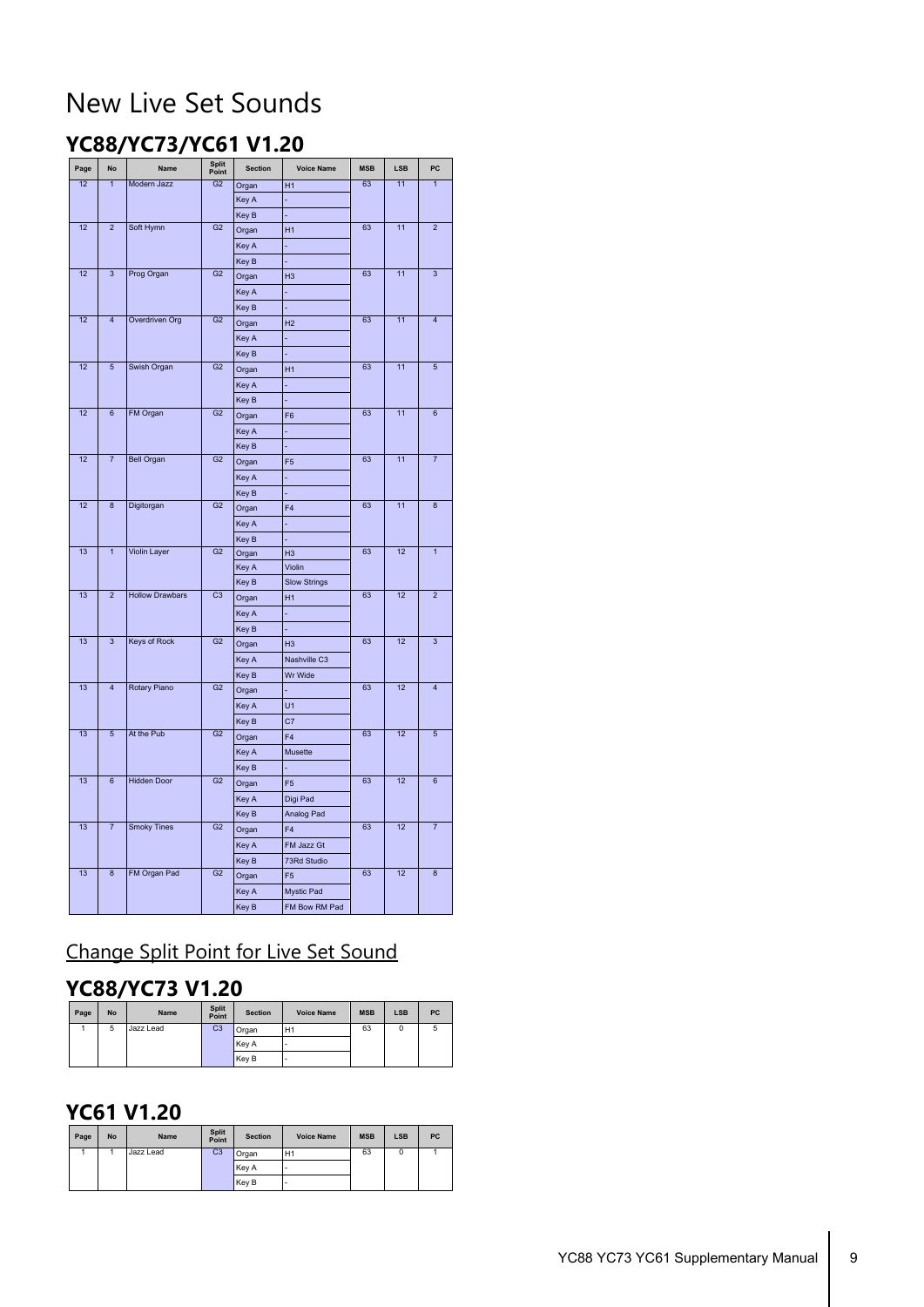## <span id="page-9-0"></span>New Voice

#### **YC88/YC73/YC61 V1.20**

| <b>Section</b> | Category | Sub<br>Category | No.            | <b>Name</b>    | Parameter<br>Value(*) |
|----------------|----------|-----------------|----------------|----------------|-----------------------|
| Organ          | -        | -               | F <sub>4</sub> | F <sub>4</sub> | 149                   |
|                |          |                 | F <sub>5</sub> | F <sub>5</sub> | 150                   |
|                |          |                 | F <sub>6</sub> | F <sub>6</sub> | 151                   |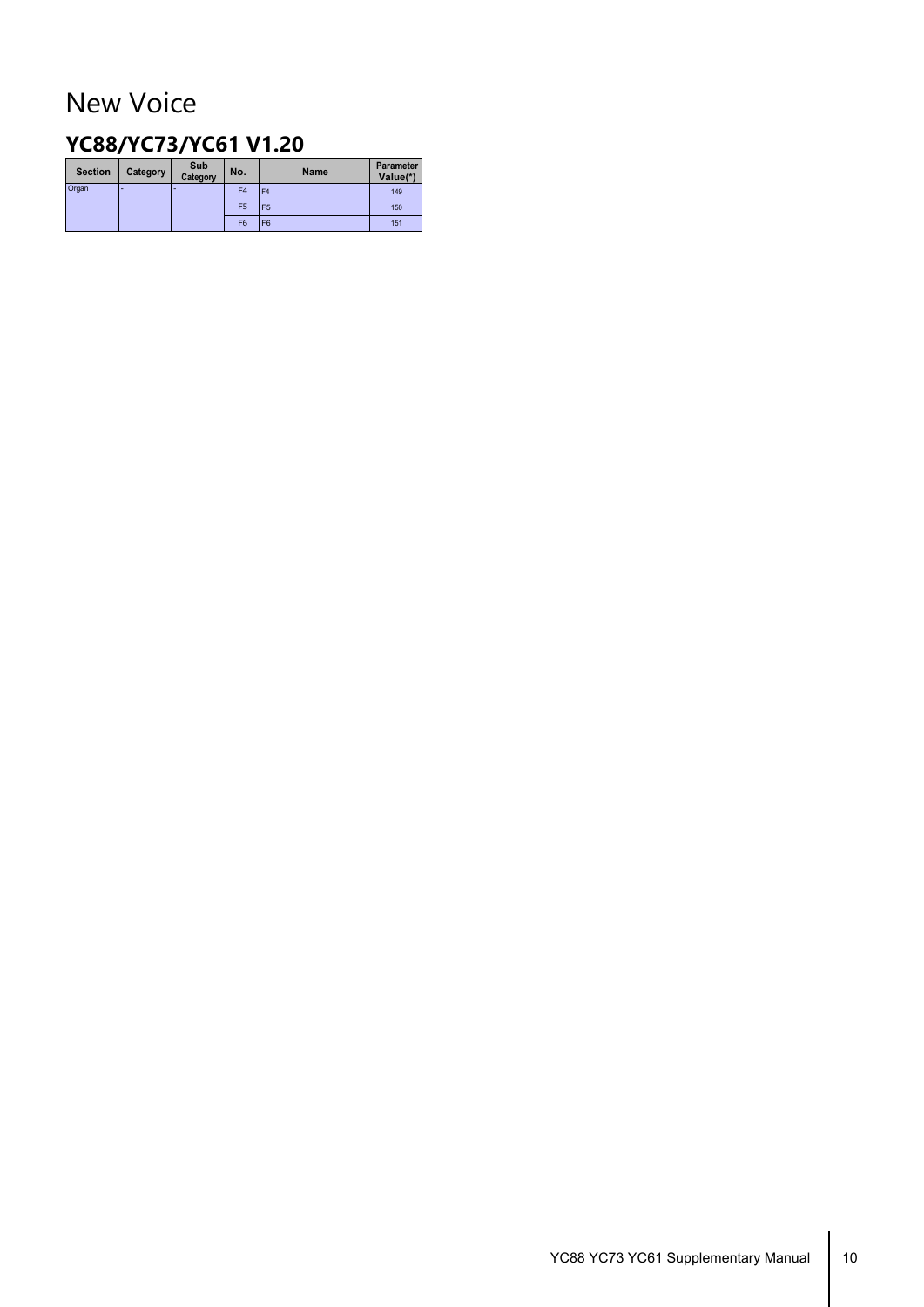## <span id="page-10-0"></span>New Functions in YC Version 1.10

Yamaha has upgraded the YC firmware, adding the following new functions.

This manual describes additions and changes with respect to the Owner's Manual that came with your instrument.

- The setting method of vibrato (CC # 1: Modulation) has been changed.
- Operability has been improved.
- New Live Set Sounds have been added.
- New Voices have been added.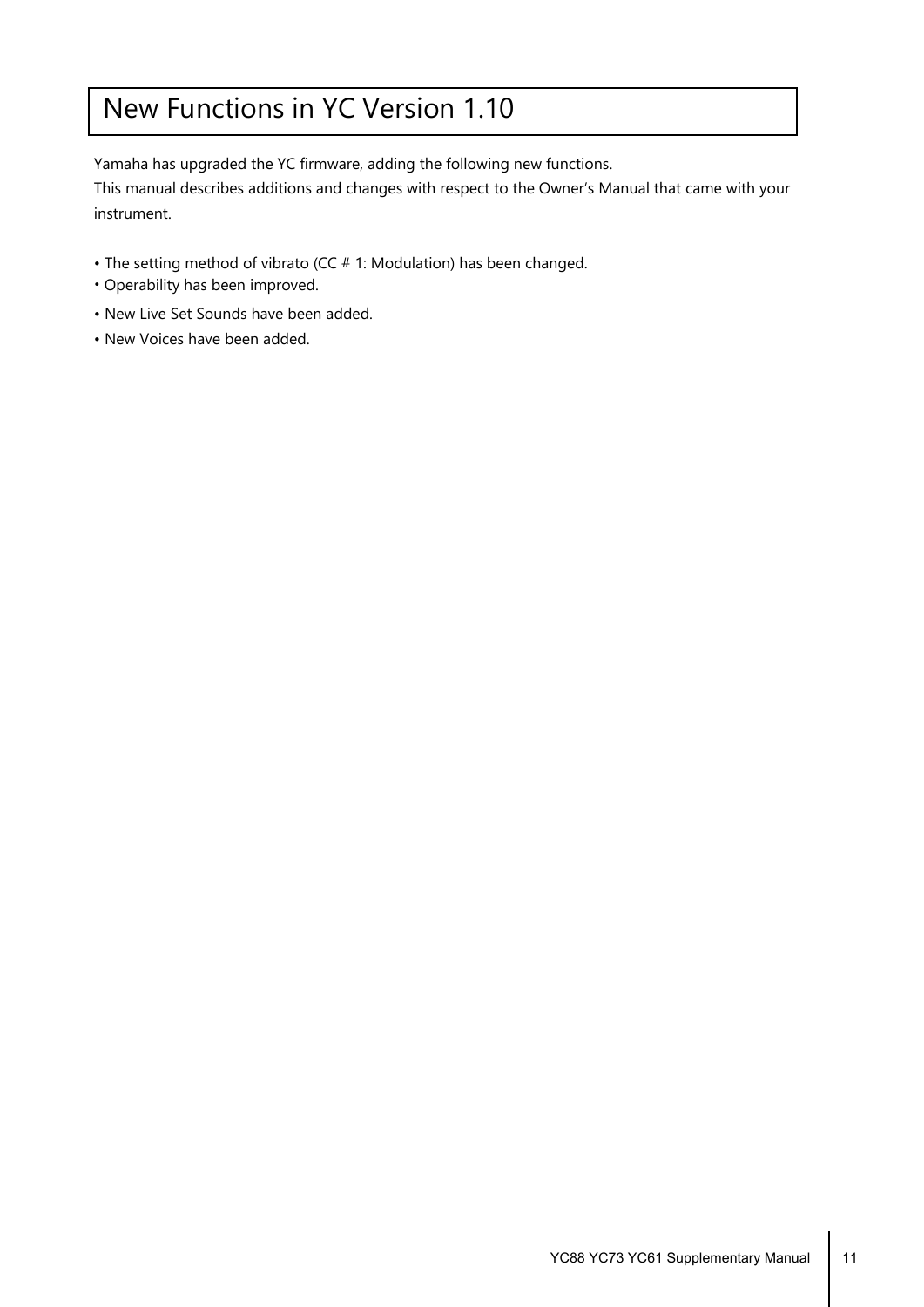## <span id="page-11-0"></span>Changing the setting method of vibrato ( $CC # 1$ : Modulation)

The new "P.Mod" parameter (related to pitch modulation) has been added to pitch modulation in the settings for each Sound section of the Live Set Sound.

The "Modulation Lever" parameters "P.Mod Depth" and "P.Mod Speed," originally in the "Controllers" of the Live Set Sound have been moved to "P.Mod."

"P.Mod Initial" has also been added to "P.Mod."

With the "P.Mod Initial" parameter, the amount of change in P.Mod (CC #1: Modulation) can now be set to a value other than 0 when switching Live Sets.

If you change "P.Mod Initial" to a value other than the initial value (0), the large icon will be displayed on the top screen.



#### **Comparison of old and new tree diagrams**

| $\cdot$ V1.00 |                       |             |       | $\cdot$ V1.10 |       |                |               |         |
|---------------|-----------------------|-------------|-------|---------------|-------|----------------|---------------|---------|
| Settings      |                       |             |       | Settings      |       |                |               |         |
| L             | Controllers           |             |       |               | Sound |                |               |         |
|               | L<br>Modulation Lever |             |       |               | H     | Organ Settings |               |         |
|               | ⊢                     | P.Mod Depth |       |               |       | L.             | P.Mod         |         |
|               |                       | F           | Organ |               |       |                | ⊢             | Depth   |
|               |                       |             | Key A |               |       |                | H.            | Speed   |
|               |                       |             | Key B |               |       |                | L             | Initial |
|               | L                     | P.Mod Speed |       |               | ⊢     | Key A Settings |               |         |
|               |                       |             | Organ |               |       | L              | P.Mod         |         |
|               |                       |             | Key A |               |       |                | H             | Depth   |
|               |                       | L           | Key B |               |       |                | H.            | Speed   |
|               |                       |             |       |               |       |                | L             | Initial |
|               |                       |             |       |               | L     | Key B Settings |               |         |
|               |                       |             |       |               |       | L              | P.Mod         |         |
|               |                       |             |       |               |       |                | ⊢             | Depth   |
|               |                       |             |       |               |       |                | H.            | Speed   |
|               |                       |             |       |               |       |                | $\sqsubseteq$ | Initial |
|               |                       |             |       |               |       |                |               |         |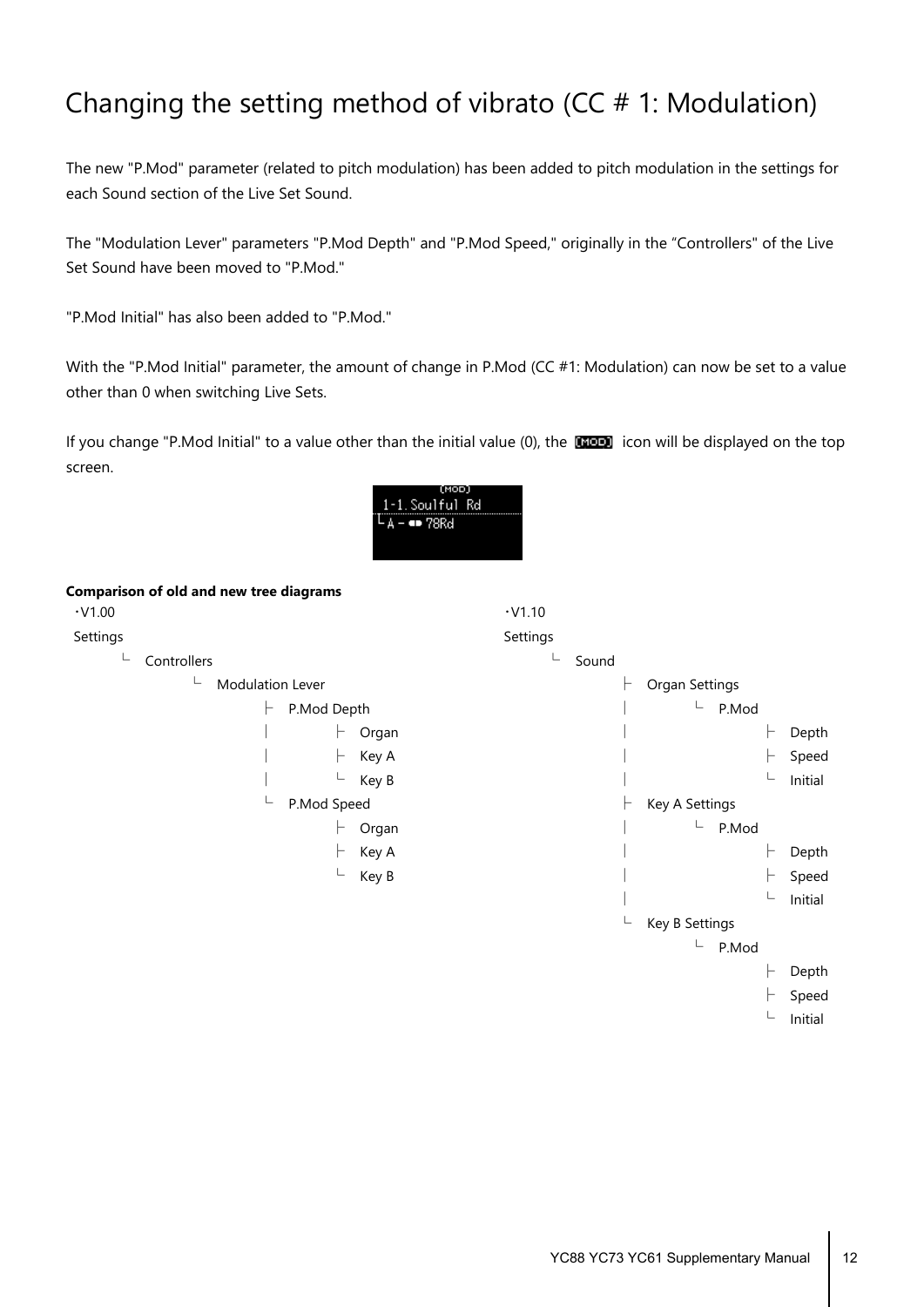## <span id="page-12-0"></span>Improved operability

To call up the Voice list, press and hold or double-click the Voice select switch on the top screen.



When you press the [Enter] button on a screen showing a parameter value, the level in the hierarchy now returns to the previous one. This allows you to set other parameters continuously. Press and hold the [EXIT] button to return to the top screen.

#### **NOTE**

When you are in the MENU screen, press the [MENU] button to return to the top screen. When you are in the SETTINGS screen, press the [SETTINGS] button to return to the top screen.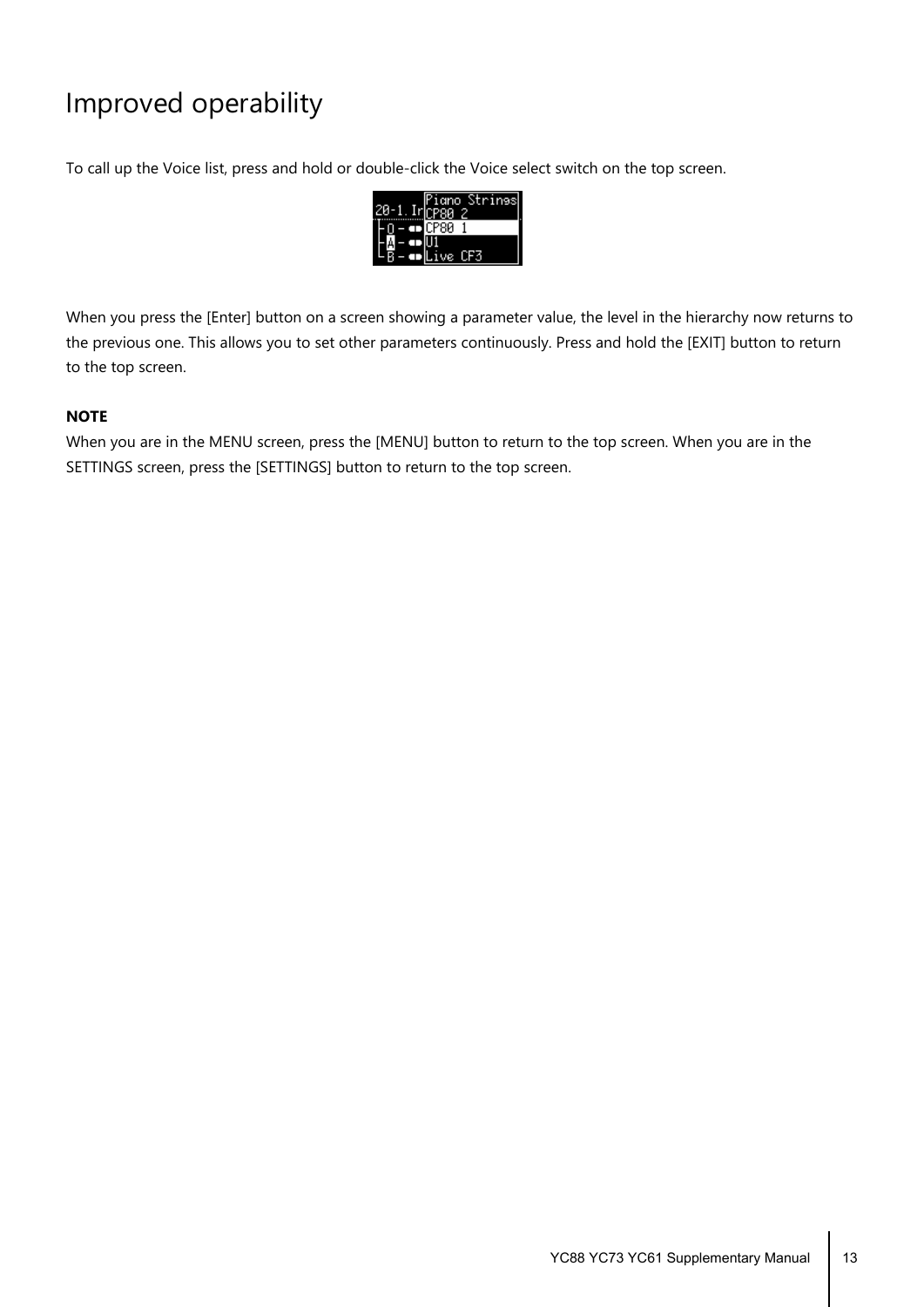# <span id="page-13-0"></span>Live Set Sound List

### **V1.0**

### **YC88**

| Page                    | $\mathsf{No}$           | Name              | Split<br>Point | Section | <b>Voice Name</b> | MSB | ${\sf LSB}$             | ${\sf PC}$              |
|-------------------------|-------------------------|-------------------|----------------|---------|-------------------|-----|-------------------------|-------------------------|
| $\overline{1}$          | $\mathbf{1}$            | Natural CFX       | G2             | Organ   |                   | 63  | $\mathbb O$             | $\mathbf{1}$            |
|                         |                         |                   |                | Key A   | <b>CFX</b>        |     |                         |                         |
|                         |                         |                   |                | Key B   |                   |     |                         |                         |
| $\mathbf{1}$            |                         | 2 Soulful Rd      | G <sub>2</sub> | Organ   |                   | 63  | $\mathbb O$             | $\overline{2}$          |
|                         |                         |                   |                | Key A   | 78Rd              |     |                         |                         |
|                         |                         |                   |                |         |                   |     |                         |                         |
| $\mathbf{1}$            |                         | 3 FM EP 1         | G2             | Key B   |                   | 63  | $\overline{0}$          | $\overline{\mathbf{3}}$ |
|                         |                         |                   |                | Organ   |                   |     |                         |                         |
|                         |                         |                   |                | Key A   | FM Piano DA       |     |                         |                         |
|                         |                         |                   |                | Key B   |                   |     |                         |                         |
| $\overline{1}$          |                         | 4 FM Lead         | G2             | Organ   |                   | 63  | $\overline{0}$          | $\overline{4}$          |
|                         |                         |                   |                | Key A   | FM Syn Lead 2     |     |                         |                         |
|                         |                         |                   |                |         |                   |     |                         |                         |
|                         |                         |                   |                | Key B   |                   |     |                         |                         |
| $\mathbf{1}$            | $\overline{5}$          | Jazz Lead         | G <sub>2</sub> | Organ   | H1                | 63  | $\pmb{0}$               | $\overline{5}$          |
|                         |                         |                   |                | Key A   |                   |     |                         |                         |
|                         |                         |                   |                | Key B   |                   |     |                         |                         |
| $\overline{1}$          |                         | 6 Rock Organ 1    | G2             | Organ   | H2                | 63  | $\overline{\mathbf{0}}$ | 6                       |
|                         |                         |                   |                |         |                   |     |                         |                         |
|                         |                         |                   |                | Key A   |                   |     |                         |                         |
|                         |                         |                   |                | Key B   |                   |     |                         |                         |
| $\mathbf{1}$            | $\overline{7}$          | Gospel Shout!     | G2             | Organ   | H1                | 63  | $\pmb{0}$               | $\overline{7}$          |
|                         |                         |                   |                | Key A   |                   |     |                         |                         |
|                         |                         |                   |                |         |                   |     |                         |                         |
|                         |                         |                   |                | Key B   |                   | 63  |                         |                         |
| $\mathbf{1}$            |                         | 8 Rex Direct      | G2             | Organ   | F <sub>2</sub>    |     | $\mathbf 0$             | $\overline{\mathbf{8}}$ |
|                         |                         |                   |                | Key A   |                   |     |                         |                         |
|                         |                         |                   |                | Key B   |                   |     |                         |                         |
| $\overline{2}$          |                         | 1 One Ear Upright | G2             | Organ   |                   | 63  | $\mathbf{1}$            | $\mathbf{1}$            |
|                         |                         |                   |                | Key A   | U1                |     |                         |                         |
|                         |                         |                   |                | Key B   |                   |     |                         |                         |
| $\overline{2}$          |                         | 2 67 Trem EP      | G2             |         |                   | 63  | $\mathbf{1}$            | $\overline{2}$          |
|                         |                         |                   |                | Organ   |                   |     |                         |                         |
|                         |                         |                   |                | Key A   | 67Rd Dark         |     |                         |                         |
|                         |                         |                   |                | Key B   |                   |     |                         |                         |
| $\overline{2}$          |                         | 3 80s Piano Layer | G <sub>2</sub> | Organ   |                   | 63  | $\mathbf{1}$            | $\overline{\mathbf{3}}$ |
|                         |                         |                   |                | Key A   | <b>CFX</b>        |     |                         |                         |
|                         |                         |                   |                | Key B   | FM The EP         |     |                         |                         |
| $\overline{2}$          |                         | 4 Fat OB Brass    | G <sub>2</sub> | Organ   |                   | 63  | $\mathbf{1}$            | $\overline{4}$          |
|                         |                         |                   |                | Key A   | OB Brass 1        |     |                         |                         |
|                         |                         |                   |                |         |                   |     |                         |                         |
| $\overline{2}$          |                         |                   |                | Key B   | OB Brass 2        | 63  |                         |                         |
|                         |                         | 5 Jazz Swish      | G <sub>2</sub> | Organ   | H1                |     | $\mathbf{1}$            | $\sqrt{5}$              |
|                         |                         |                   |                | Key A   |                   |     |                         |                         |
|                         |                         |                   |                | Key B   |                   |     |                         |                         |
| $\overline{2}$          |                         | 6 Prog 1          | G2             | Organ   | H2                | 63  | $\overline{1}$          | 6                       |
|                         |                         |                   |                | Key A   |                   |     |                         |                         |
|                         |                         |                   |                |         |                   |     |                         |                         |
|                         |                         |                   |                | Key B   |                   |     |                         |                         |
| $\overline{2}$          |                         | 7 Gospel Worship  | G2             | Organ   | H1                | 63  | $\mathbf{1}$            | $\overline{7}$          |
|                         |                         |                   |                | Key A   |                   |     |                         |                         |
|                         |                         |                   |                | Key B   |                   |     |                         |                         |
| $\overline{2}$          | $\overline{\mathbf{8}}$ | Italian Organ 1   | G2             | Organ   | F <sub>3</sub>    | 63  | $\mathbf{1}$            | $\overline{\mathbf{8}}$ |
|                         |                         |                   |                |         |                   |     |                         |                         |
|                         |                         |                   |                | Key A   |                   |     |                         |                         |
|                         |                         |                   |                | Key B   |                   |     |                         |                         |
| 3                       | $\mathbf{1}$            | C7 w/Pad          | G2             | Organ   |                   | 63  | $\overline{2}$          | $\overline{1}$          |
|                         |                         |                   |                | Key A   | C7                |     |                         |                         |
|                         |                         |                   |                | Key B   | Analog Pad        |     |                         |                         |
| $\mathbf{3}$            |                         | 2 Wr Trem         | G2             | Organ   |                   | 63  | $\overline{2}$          | $\overline{2}$          |
|                         |                         |                   |                |         |                   |     |                         |                         |
|                         |                         |                   |                | Key A   | Wr Bright         |     |                         |                         |
|                         |                         |                   |                | Key B   |                   |     |                         |                         |
| 3                       |                         | 3 FM EP+Pad 1     | G2             | Organ   |                   | 63  | $\overline{2}$          | $\overline{3}$          |
|                         |                         |                   |                | Key A   | FM The EP         |     |                         |                         |
|                         |                         |                   |                | Key B   | Lite Strings      |     |                         |                         |
| $\overline{3}$          |                         | 4 Motion Pad      | G2             |         |                   | 63  | $\overline{2}$          | $\overline{4}$          |
|                         |                         |                   |                | Organ   |                   |     |                         |                         |
|                         |                         |                   |                | Key A   | Mystic Pad        |     |                         |                         |
|                         |                         |                   |                | Key B   | Analog Pad        |     |                         |                         |
| $\mathbf{3}$            |                         | 5 Squabble        | G2             | Organ   | H1                | 63  | $\overline{2}$          | $5\overline{)}$         |
|                         |                         |                   |                | Key A   |                   |     |                         |                         |
|                         |                         |                   |                |         |                   |     |                         |                         |
|                         |                         |                   |                | Key B   |                   |     | $\overline{2}$          |                         |
| $\overline{\mathbf{3}}$ | 6                       | Casino Fire       | G2             | Organ   | H2                | 63  |                         | 6                       |
|                         |                         |                   |                | Key A   |                   |     |                         |                         |
|                         |                         |                   |                | Key B   |                   |     |                         |                         |
|                         |                         |                   |                |         |                   |     |                         |                         |

| Page | <b>No</b> | <b>Name</b>   | <b>Split</b><br>Point | <b>Section</b> | <b>Voice Name</b> | <b>MSB</b> | <b>LSB</b>     | PC |
|------|-----------|---------------|-----------------------|----------------|-------------------|------------|----------------|----|
| 3    |           | H Split Ld/Ba | G <sub>2</sub>        | Organ          | H <sub>1</sub>    | 63         | $\mathfrak{p}$ |    |
|      |           |               |                       | Key A          |                   |            |                |    |
|      |           |               |                       | Key B          |                   |            |                |    |
| 3    | 8         | Church        | G <sub>2</sub>        | Organ          | F <sub>1</sub>    | 63         | $\mathfrak{p}$ | 8  |
|      |           |               |                       | Key A          |                   |            |                |    |
|      |           |               |                       | Key B          |                   |            |                |    |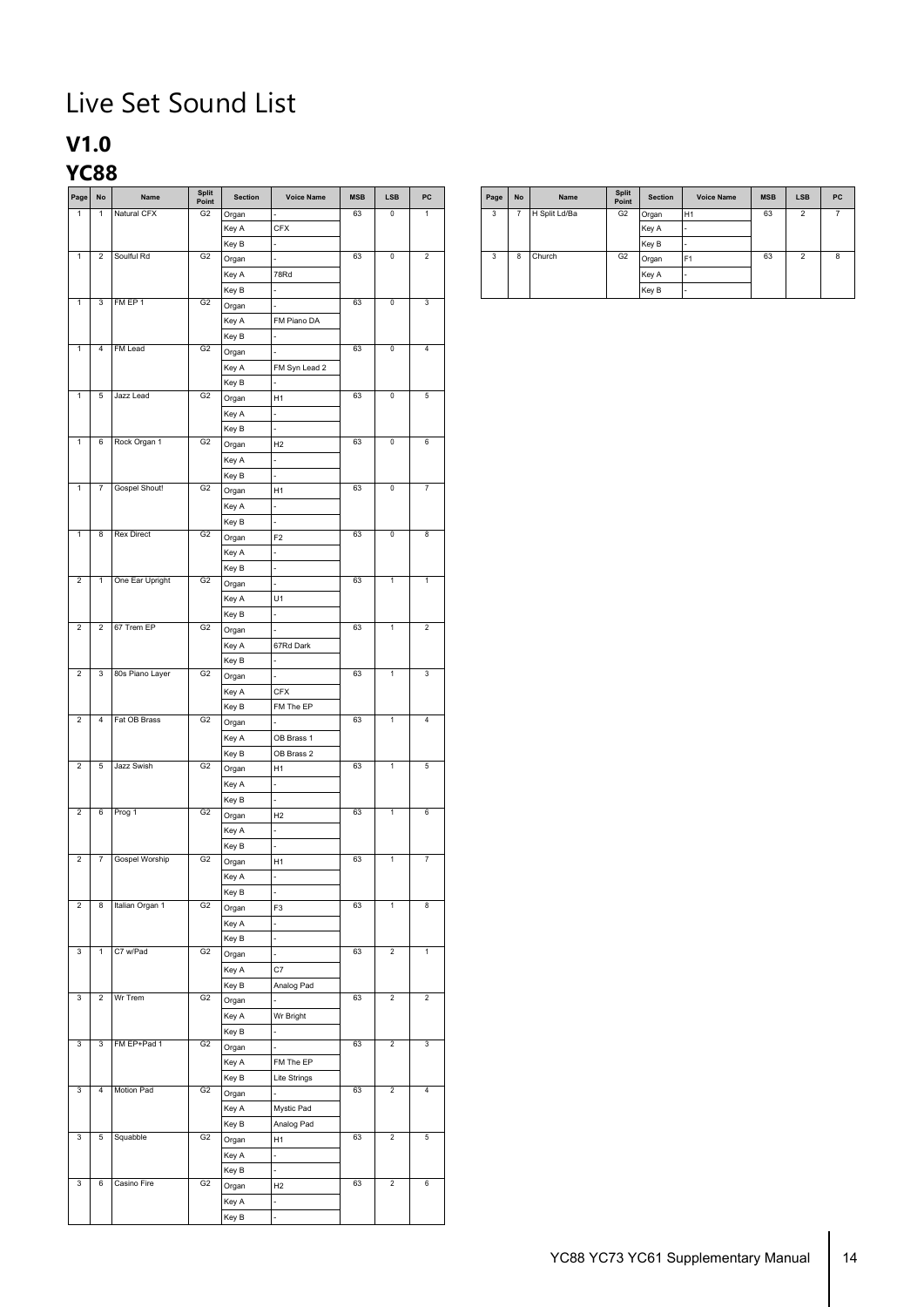# **V1.0**

#### **YC73**

| Page                    | $\mathsf{No}$           | Name              | Split<br>Point | Section | <b>Voice Name</b> | MSB | LSB                     | $_{\sf PC}$             | Page         | $\mathop{\sf No}\nolimits$ | Name          | Split<br>Point | Section | Voice Name | MSB | ${\sf LSB}$    | P |
|-------------------------|-------------------------|-------------------|----------------|---------|-------------------|-----|-------------------------|-------------------------|--------------|----------------------------|---------------|----------------|---------|------------|-----|----------------|---|
| $\mathbf{1}$            | $\mathbf{1}$            | Soulful Rd        | G2             | Organ   |                   | 63  | $\overline{\mathbf{0}}$ | $\mathbf{1}$            | $\mathbf{3}$ | $\overline{7}$             | H Split Ld/Ba | G2             | Organ   | H1         | 63  | $\overline{2}$ | ī |
|                         |                         |                   |                | Key A   | 78Rd              |     |                         |                         |              |                            |               |                | Key A   |            |     |                |   |
|                         |                         |                   |                | Key B   |                   |     |                         |                         |              |                            |               |                | Key B   |            |     |                |   |
| $\mathbf{1}$            | $\overline{2}$          | Natural CFX       | G <sub>2</sub> | Organ   |                   | 63  | $\overline{0}$          | $\overline{2}$          | $\mathbf{3}$ | 8                          | Church        | G <sub>2</sub> | Organ   | F1         | 63  | $\overline{2}$ | र |
|                         |                         |                   |                | Key A   | <b>CFX</b>        |     |                         |                         |              |                            |               |                | Key A   |            |     |                |   |
|                         |                         |                   |                | Key B   |                   |     |                         |                         |              |                            |               |                | Key B   |            |     |                |   |
| $\mathbf{1}$            | $\mathbf{3}$            | FM EP 1           | G2             | Organ   |                   | 63  | $\overline{0}$          | $\overline{\mathbf{3}}$ |              |                            |               |                |         |            |     |                |   |
|                         |                         |                   |                | Key A   | FM Piano DA       |     |                         |                         |              |                            |               |                |         |            |     |                |   |
|                         |                         |                   |                | Key B   |                   |     |                         |                         |              |                            |               |                |         |            |     |                |   |
| $\mathbf{1}$            | $\overline{4}$          | FM Lead           | G <sub>2</sub> | Organ   |                   | 63  | $\overline{0}$          | $\overline{4}$          |              |                            |               |                |         |            |     |                |   |
|                         |                         |                   |                | Key A   | FM Syn Lead2      |     |                         |                         |              |                            |               |                |         |            |     |                |   |
|                         |                         |                   |                | Key B   |                   |     |                         |                         |              |                            |               |                |         |            |     |                |   |
| $\mathbf{1}$            | $\sqrt{5}$              | Jazz Lead         | G2             | Organ   | H1                | 63  | $\overline{0}$          | $5\overline{)}$         |              |                            |               |                |         |            |     |                |   |
|                         |                         |                   |                | Key A   |                   |     |                         |                         |              |                            |               |                |         |            |     |                |   |
|                         |                         |                   |                | Key B   |                   |     |                         |                         |              |                            |               |                |         |            |     |                |   |
| $\mathbf{1}$            | 6                       | Rock Organ 1      | G2             |         | H2                | 63  | $\overline{0}$          | $6\overline{6}$         |              |                            |               |                |         |            |     |                |   |
|                         |                         |                   |                | Organ   |                   |     |                         |                         |              |                            |               |                |         |            |     |                |   |
|                         |                         |                   |                | Key A   |                   |     |                         |                         |              |                            |               |                |         |            |     |                |   |
| $\mathbf{1}$            | $\overline{7}$          | Gospel Shout!     | G <sub>2</sub> | Key B   |                   | 63  | $\overline{0}$          | $\overline{7}$          |              |                            |               |                |         |            |     |                |   |
|                         |                         |                   |                | Organ   | H1                |     |                         |                         |              |                            |               |                |         |            |     |                |   |
|                         |                         |                   |                | Key A   |                   |     |                         |                         |              |                            |               |                |         |            |     |                |   |
| $\mathbf{1}$            | $\overline{\mathbf{8}}$ | <b>Rex Direct</b> | G2             | Key B   |                   | 63  | $\overline{0}$          | $\overline{\mathbf{8}}$ |              |                            |               |                |         |            |     |                |   |
|                         |                         |                   |                | Organ   | F <sub>2</sub>    |     |                         |                         |              |                            |               |                |         |            |     |                |   |
|                         |                         |                   |                | Key A   |                   |     |                         |                         |              |                            |               |                |         |            |     |                |   |
|                         |                         |                   |                | Key B   |                   |     |                         |                         |              |                            |               |                |         |            |     |                |   |
| $\overline{2}$          | $\overline{1}$          | 67 Trem EP        | G2             | Organ   |                   | 63  | $\overline{1}$          | $\overline{1}$          |              |                            |               |                |         |            |     |                |   |
|                         |                         |                   |                | Key A   | 67Rd Dark         |     |                         |                         |              |                            |               |                |         |            |     |                |   |
|                         |                         |                   |                | Key B   |                   |     |                         |                         |              |                            |               |                |         |            |     |                |   |
| $\overline{2}$          | $\overline{2}$          | One Ear Upright   | G2             | Organ   |                   | 63  | $\overline{1}$          | $\overline{2}$          |              |                            |               |                |         |            |     |                |   |
|                         |                         |                   |                | Key A   | U1                |     |                         |                         |              |                            |               |                |         |            |     |                |   |
|                         |                         |                   |                | Key B   |                   |     |                         |                         |              |                            |               |                |         |            |     |                |   |
| $\overline{2}$          | $\overline{3}$          | 80s Piano Layer   | G2             | Organ   |                   | 63  | $\mathbf{1}$            | $\overline{\mathbf{3}}$ |              |                            |               |                |         |            |     |                |   |
|                         |                         |                   |                | Key A   | <b>CFX</b>        |     |                         |                         |              |                            |               |                |         |            |     |                |   |
|                         |                         |                   |                | Key B   | FM The EP         |     |                         |                         |              |                            |               |                |         |            |     |                |   |
| $\overline{2}$          | $\overline{4}$          | Fat OB Brass      | G <sub>2</sub> | Organ   |                   | 63  | $\mathbf 1$             | $\overline{4}$          |              |                            |               |                |         |            |     |                |   |
|                         |                         |                   |                | Key A   | OB Brass 1        |     |                         |                         |              |                            |               |                |         |            |     |                |   |
|                         |                         |                   |                | Key B   | OB Brass 2        |     |                         |                         |              |                            |               |                |         |            |     |                |   |
| $\overline{2}$          | $\sqrt{5}$              | Jazz Swish        | G <sub>2</sub> | Organ   | H1                | 63  | $\mathbf{1}$            | $\overline{5}$          |              |                            |               |                |         |            |     |                |   |
|                         |                         |                   |                | Key A   |                   |     |                         |                         |              |                            |               |                |         |            |     |                |   |
|                         |                         |                   |                | Key B   |                   |     |                         |                         |              |                            |               |                |         |            |     |                |   |
| $\overline{2}$          | 6                       | Prog 1            | G2             | Organ   | H2                | 63  | $\mathbf{1}$            | 6                       |              |                            |               |                |         |            |     |                |   |
|                         |                         |                   |                | Key A   |                   |     |                         |                         |              |                            |               |                |         |            |     |                |   |
|                         |                         |                   |                | Key B   |                   |     |                         |                         |              |                            |               |                |         |            |     |                |   |
| $\overline{2}$          | $\overline{7}$          | Gospel Worship    | G2             | Organ   | H1                | 63  | $\mathbf{1}$            | $\overline{7}$          |              |                            |               |                |         |            |     |                |   |
|                         |                         |                   |                | Key A   | ä,                |     |                         |                         |              |                            |               |                |         |            |     |                |   |
|                         |                         |                   |                | Key B   |                   |     |                         |                         |              |                            |               |                |         |            |     |                |   |
| $\overline{2}$          | 8                       | Italian Organ 1   | G2             | Organ   | F <sub>3</sub>    | 63  | $\mathbf{1}$            | 8                       |              |                            |               |                |         |            |     |                |   |
|                         |                         |                   |                | Key A   |                   |     |                         |                         |              |                            |               |                |         |            |     |                |   |
|                         |                         |                   |                | Key B   |                   |     |                         |                         |              |                            |               |                |         |            |     |                |   |
| $\overline{3}$          | $\mathbf{1}$            | Wr Trem           | G2             | Organ   |                   | 63  | $\overline{2}$          | $\mathbf{1}$            |              |                            |               |                |         |            |     |                |   |
|                         |                         |                   |                | Key A   | Wr Bright         |     |                         |                         |              |                            |               |                |         |            |     |                |   |
|                         |                         |                   |                | Key B   |                   |     |                         |                         |              |                            |               |                |         |            |     |                |   |
| $\overline{\mathbf{3}}$ | $\overline{2}$          | C7 w/Pad          | G2             | Organ   |                   | 63  | $\overline{2}$          | $\overline{2}$          |              |                            |               |                |         |            |     |                |   |
|                         |                         |                   |                | Key A   | C7                |     |                         |                         |              |                            |               |                |         |            |     |                |   |
|                         |                         |                   |                | Key B   | Analog Pad        |     |                         |                         |              |                            |               |                |         |            |     |                |   |
| $\overline{\mathbf{3}}$ | $\overline{3}$          | FM EP+Pad 1       | G2             | Organ   |                   | 63  | $\overline{2}$          | $\overline{\mathbf{3}}$ |              |                            |               |                |         |            |     |                |   |
|                         |                         |                   |                | Key A   | FM The EP         |     |                         |                         |              |                            |               |                |         |            |     |                |   |
|                         |                         |                   |                | Key B   | Lite Strings      |     |                         |                         |              |                            |               |                |         |            |     |                |   |
| $\overline{\mathbf{3}}$ | $\overline{4}$          | Motion Pad        | G2             | Organ   |                   | 63  | $\overline{2}$          | $\overline{4}$          |              |                            |               |                |         |            |     |                |   |
|                         |                         |                   |                | Key A   | Mystic Pad        |     |                         |                         |              |                            |               |                |         |            |     |                |   |
|                         |                         |                   |                | Key B   | Analog Pad        |     |                         |                         |              |                            |               |                |         |            |     |                |   |
| $\mathbf{3}$            | $\overline{5}$          | Squabble          | G2             | Organ   | H1                | 63  | $\overline{2}$          | $5\overline{)}$         |              |                            |               |                |         |            |     |                |   |
|                         |                         |                   |                | Key A   |                   |     |                         |                         |              |                            |               |                |         |            |     |                |   |
|                         |                         |                   |                | Key B   |                   |     |                         |                         |              |                            |               |                |         |            |     |                |   |
| $\mathbf{3}$            | $6\overline{6}$         | Casino Fire       | G2             | Organ   | H2                | 63  | $\overline{2}$          | 6                       |              |                            |               |                |         |            |     |                |   |
|                         |                         |                   |                | Key A   |                   |     |                         |                         |              |                            |               |                |         |            |     |                |   |
|                         |                         |                   |                | Key B   |                   |     |                         |                         |              |                            |               |                |         |            |     |                |   |
|                         |                         |                   |                |         |                   |     |                         |                         |              |                            |               |                |         |            |     |                |   |

| Page | <b>No</b> | Name          | <b>Split</b><br>Point | <b>Section</b> | <b>Voice Name</b>        | <b>MSB</b> | <b>LSB</b>     | <b>PC</b> |
|------|-----------|---------------|-----------------------|----------------|--------------------------|------------|----------------|-----------|
| 3    |           | H Split Ld/Ba | G <sub>2</sub>        | Organ          | H1                       | 63         | $\overline{2}$ |           |
|      |           |               |                       | Key A          | $\overline{\phantom{a}}$ |            |                |           |
|      |           |               |                       | Key B          | ٠                        |            |                |           |
| 3    | 8         | Church        | G <sub>2</sub>        | Organ          | F <sub>1</sub>           | 63         | $\mathfrak{p}$ | 8         |
|      |           |               |                       | Key A          | ٠                        |            |                |           |
|      |           |               |                       | Key B          | ٠                        |            |                |           |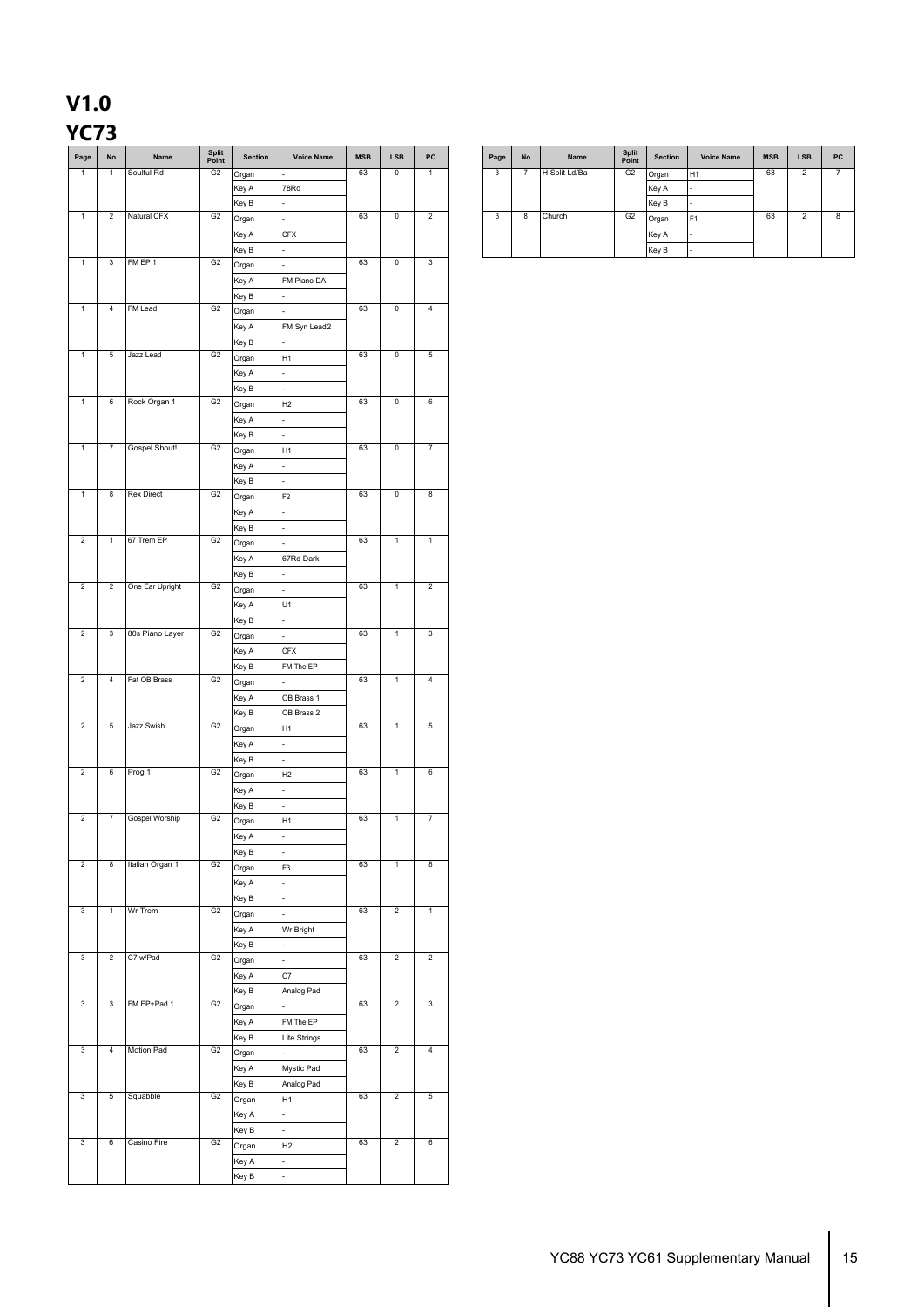#### **V1.0 YC61**

| Page           | $\mathsf{No}$   | Name              | Split<br>Point | <b>Section</b> | <b>Voice Name</b> | MSB | <b>LSB</b>     | PC                      |
|----------------|-----------------|-------------------|----------------|----------------|-------------------|-----|----------------|-------------------------|
| $\overline{1}$ | $\mathbf{1}$    | Jazz Lead         | G2             | Organ          | H <sub>1</sub>    | 63  | $\overline{0}$ | $\mathbf{1}$            |
|                |                 |                   |                | Key A          |                   |     |                |                         |
|                |                 |                   |                | Key B          |                   |     |                |                         |
| $\mathbf{1}$   | $\overline{a}$  | Rock Organ 1      | G2             | Organ          | H2                | 63  | $\overline{0}$ | $\overline{2}$          |
|                |                 |                   |                |                |                   |     |                |                         |
|                |                 |                   |                | Key A          |                   |     |                |                         |
|                |                 |                   |                | Key B          |                   |     |                |                         |
| $\mathbf{1}$   | 3               | Gospel Shout!     | G2             | Organ          | H1                | 63  | $\overline{0}$ | $\overline{\mathbf{3}}$ |
|                |                 |                   |                | Key A          |                   |     |                |                         |
|                |                 |                   |                | Key B          |                   |     |                |                         |
| $\mathbf{1}$   | $\overline{4}$  | <b>Rex Direct</b> | G <sub>2</sub> |                | F <sub>2</sub>    | 63  | $\mathbf 0$    | $\overline{4}$          |
|                |                 |                   |                | Organ          |                   |     |                |                         |
|                |                 |                   |                | Key A          |                   |     |                |                         |
|                |                 |                   |                | Key B          |                   |     |                |                         |
| $\overline{1}$ | 5               | Soulful Rd        | G2             | Organ          |                   | 63  | $\mathbf 0$    | $5\phantom{.0}$         |
|                |                 |                   |                | Key A          | 78Rd              |     |                |                         |
|                |                 |                   |                | Key B          |                   |     |                |                         |
| $\mathbf{1}$   | 6               | Natural CFX       | G2             | Organ          |                   | 63  | $\mathbf 0$    | 6                       |
|                |                 |                   |                | Key A          | <b>CFX</b>        |     |                |                         |
|                |                 |                   |                |                |                   |     |                |                         |
|                |                 |                   |                | Key B          |                   |     |                |                         |
| $\overline{1}$ | $\overline{7}$  | FM EP 1           | G2             | Organ          |                   | 63  | $\mathbf 0$    | $\overline{7}$          |
|                |                 |                   |                | Key A          | FM Piano DA       |     |                |                         |
|                |                 |                   |                | Key B          |                   |     |                |                         |
| $\mathbf{1}$   | 8               | <b>FM Lead</b>    | G <sub>2</sub> | Organ          |                   | 63  | $\overline{0}$ | $\overline{\mathbf{8}}$ |
|                |                 |                   |                | Key A          | FM Syn Lead2      |     |                |                         |
|                |                 |                   |                | Key B          |                   |     |                |                         |
| $\overline{2}$ | $\mathbf{1}$    | Jazz Swish        | G <sub>2</sub> |                |                   | 63  | $\mathbf{1}$   | $\overline{1}$          |
|                |                 |                   |                | Organ          | H1                |     |                |                         |
|                |                 |                   |                | Key A          |                   |     |                |                         |
|                |                 |                   |                | Key B          |                   |     |                |                         |
| $\overline{2}$ | $\overline{2}$  | Prog 1            | G2             | Organ          | H2                | 63  | $\overline{1}$ | $\overline{2}$          |
|                |                 |                   |                | Key A          |                   |     |                |                         |
|                |                 |                   |                | Key B          |                   |     |                |                         |
| $\overline{2}$ | $\mathbf{3}$    | Gospel Worship    | G2             | Organ          | H1                | 63  | $\overline{1}$ | $\overline{\mathbf{3}}$ |
|                |                 |                   |                | Key A          |                   |     |                |                         |
|                |                 |                   |                |                |                   |     |                |                         |
|                |                 |                   |                | Key B          |                   |     |                |                         |
| $\sqrt{2}$     | $\sqrt{4}$      | Italian Organ 1   | G2             | Organ          | F <sub>3</sub>    | 63  | $\mathbf{1}$   | $\overline{4}$          |
|                |                 |                   |                | Key A          |                   |     |                |                         |
|                |                 |                   |                | Key B          |                   |     |                |                         |
| $\overline{2}$ | $\overline{5}$  | 67 Trem EP        | G2             | Organ          |                   | 63  | $\overline{1}$ | $\overline{5}$          |
|                |                 |                   |                | Key A          | 67Rd Dark         |     |                |                         |
|                |                 |                   |                | Key B          |                   |     |                |                         |
| $\overline{2}$ | 6               | One Ear Upright   | G2             |                |                   | 63  | $\overline{1}$ | $6\overline{6}$         |
|                |                 |                   |                | Organ          |                   |     |                |                         |
|                |                 |                   |                | Key A          | U1                |     |                |                         |
|                |                 |                   |                | Key B          |                   |     |                |                         |
| $\overline{2}$ | $\overline{7}$  | 80s Piano Layer   | G2             | Organ          |                   | 63  | $\mathbf{1}$   | $\overline{7}$          |
|                |                 |                   |                | Key A          | <b>CFX</b>        |     |                |                         |
|                |                 |                   |                | Key B          | FM The EP         |     |                |                         |
| $\overline{2}$ | 8               | Fat OB Brass      | G2             | Organ          |                   | 63  | $\mathbf{1}$   | $\overline{\mathbf{8}}$ |
|                |                 |                   |                | Key A          | OB Brass 1        |     |                |                         |
|                |                 |                   |                | Key B          | OB Brass 2        |     |                |                         |
| $\mathbf{3}$   | $\overline{1}$  | Squabble          | G2             |                |                   | 63  | $\overline{2}$ | $\overline{1}$          |
|                |                 |                   |                | Organ          | H1                |     |                |                         |
|                |                 |                   |                | Key A          |                   |     |                |                         |
|                |                 |                   |                | Key B          |                   |     |                |                         |
| $\mathbf{3}$   | $\overline{2}$  | Casino Fire       | G2             | Organ          | H2                | 63  | $\overline{2}$ | $\overline{2}$          |
|                |                 |                   |                | Key A          |                   |     |                |                         |
|                |                 |                   |                | Key B          |                   |     |                |                         |
| $\mathbf{3}$   | $\overline{3}$  | H Split Ld/Ba     | G2             | Organ          | H1                | 63  | $\overline{2}$ | $\overline{\mathbf{3}}$ |
|                |                 |                   |                |                |                   |     |                |                         |
|                |                 |                   |                | Key A          |                   |     |                |                         |
|                |                 |                   |                | Key B          |                   |     |                |                         |
| $\mathbf{3}$   | $\overline{4}$  | Church            | G2             | Organ          | F1                | 63  | $\overline{2}$ | $\overline{4}$          |
|                |                 |                   |                | Key A          |                   |     |                |                         |
|                |                 |                   |                | Key B          |                   |     |                |                         |
| $\overline{3}$ | $\overline{5}$  | Wr Trem           | G2             | Organ          |                   | 63  | $\overline{2}$ | $5\overline{)}$         |
|                |                 |                   |                | Key A          | Wr Bright         |     |                |                         |
|                |                 |                   |                | Key B          |                   |     |                |                         |
|                | $6\overline{6}$ | C7 w/Pad          | G2             | Organ          |                   | 63  | $\overline{2}$ | 6                       |
| $\overline{3}$ |                 |                   |                |                |                   |     |                |                         |
|                |                 |                   |                |                |                   |     |                |                         |
|                |                 |                   |                | Key A<br>Key B | C7<br>Analog Pad  |     |                |                         |

| <b>Section</b> | <b>Voice Name</b> | <b>MSB</b> | <b>LSB</b> | <b>PC</b> | Page    | <b>No</b> | Name              | <b>Split</b><br>Point | <b>Section</b> | <b>Voice Name</b> | <b>MSB</b> | <b>LSB</b> | PC |
|----------------|-------------------|------------|------------|-----------|---------|-----------|-------------------|-----------------------|----------------|-------------------|------------|------------|----|
| Organ          | <b>H1</b>         | 63         | ч          |           | ۰,      |           | FM EP+Pad 1       | G <sub>2</sub>        | Organ          |                   | 63         | ≘<br>╭     |    |
| Key A          |                   |            |            |           |         |           |                   |                       | Key A          | FM The EP         |            |            |    |
| Key B          |                   |            |            |           |         |           |                   |                       | Key B          | Lite Strings      |            |            |    |
| Organ          | H <sub>2</sub>    | 63         | ч          |           | $\cdot$ | 8         | <b>Motion Pad</b> | G <sub>2</sub>        | Organ          |                   | 63         | {          | 8  |
| Key A          |                   |            |            |           |         |           |                   |                       | Key A          | Mystic Pad        |            |            |    |
| Key B          |                   |            |            |           |         |           |                   |                       | Key B          | Analog Pad        |            |            |    |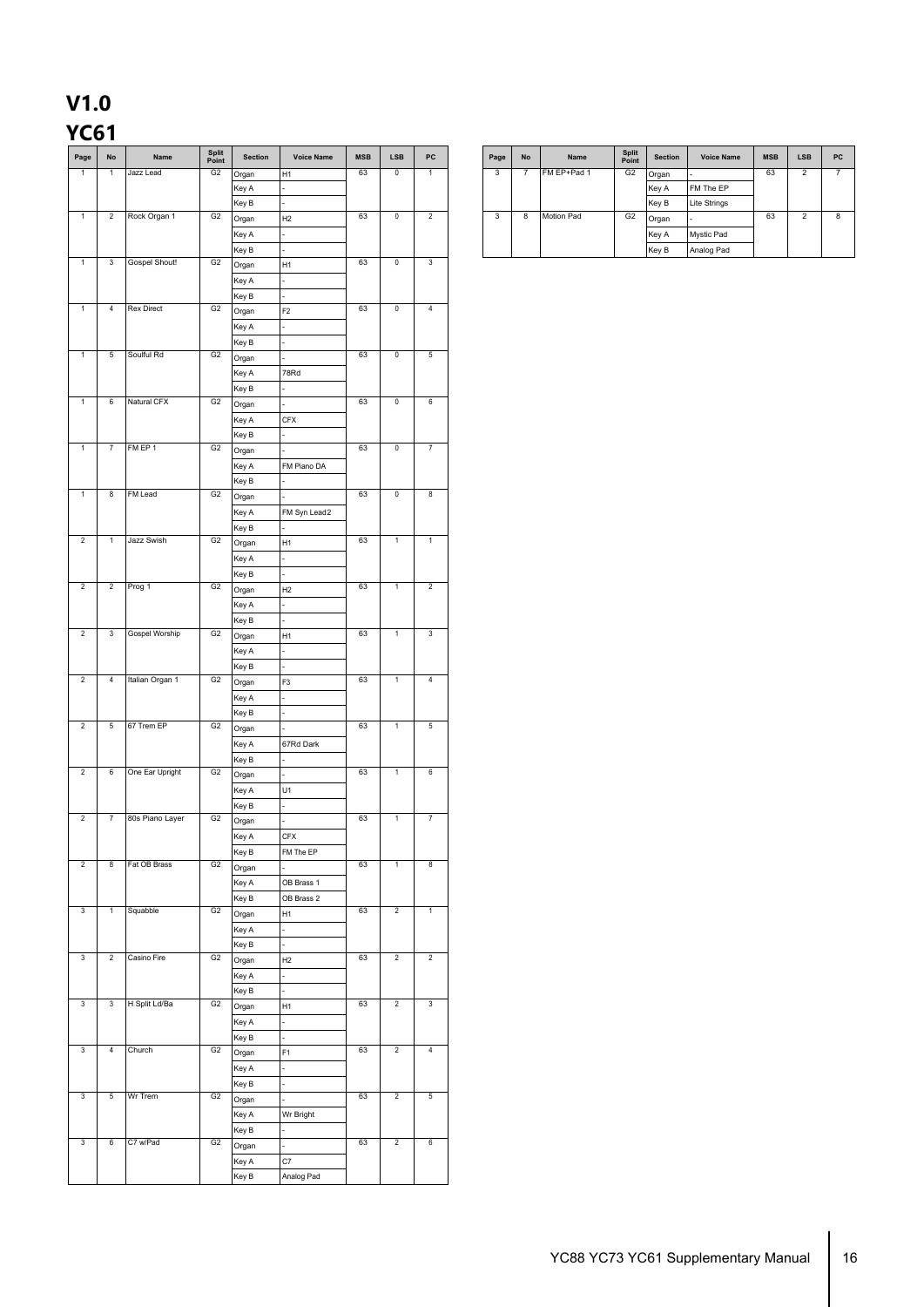#### **V1.0 YC88/YC73/YC61**

| Page            | No             | Name                   | Split<br>Point | <b>Section</b> | <b>Voice Name</b>   | <b>MSB</b> | LSB            | PC             |
|-----------------|----------------|------------------------|----------------|----------------|---------------------|------------|----------------|----------------|
| 4               | $\overline{1}$ | Clean Amp              | G <sub>2</sub> | Organ          | H3                  | 63         | 3              | 1              |
|                 |                |                        |                | Key A          |                     |            |                |                |
|                 |                |                        |                | Key B          |                     |            |                |                |
| $\overline{4}$  | $\overline{2}$ | H Split Ld/Chd         | C3             | Organ          |                     | 63         | 3              | $\overline{2}$ |
|                 |                |                        |                |                | H1                  |            |                |                |
|                 |                |                        |                | Key A          |                     |            |                |                |
|                 |                |                        |                | Key B          |                     |            |                |                |
| 4               | $\mathbf{3}$   | F1 Jazz                | G2             | Organ          | F <sub>1</sub>      | 63         | 3              | 3              |
|                 |                |                        |                | Key A          |                     |            |                |                |
|                 |                |                        |                | Key B          |                     |            |                |                |
| $\overline{4}$  | $\overline{4}$ | Rex Rotary             | G <sub>2</sub> | Organ          | F <sub>2</sub>      | 63         | $\mathbf 3$    | $\overline{4}$ |
|                 |                |                        |                | Key A          |                     |            |                |                |
|                 |                |                        |                | Key B          |                     |            |                |                |
|                 |                |                        |                |                |                     |            |                |                |
| $\overline{4}$  | 5              | Rex Amp                | G <sub>2</sub> | Organ          | F <sub>2</sub>      | 63         | 3              | 5              |
|                 |                |                        |                | Key A          |                     |            |                |                |
|                 |                |                        |                | Key B          |                     |            |                |                |
| $\overline{4}$  | 6              | Italian Organ 2        | G <sub>2</sub> | Organ          | F <sub>3</sub>      | 63         | 3              | 6              |
|                 |                |                        |                | Key A          |                     |            |                |                |
|                 |                |                        |                | Key B          |                     |            |                |                |
| $\overline{4}$  | $\overline{7}$ | Italian Organ 3        | G <sub>2</sub> |                |                     | 63         | 3              | $\overline{7}$ |
|                 |                |                        |                | Organ          | F <sub>3</sub>      |            |                |                |
|                 |                |                        |                | Key A          |                     |            |                |                |
|                 |                |                        |                | Key B          |                     |            |                |                |
| $\overline{4}$  | 8              | F <sub>2</sub> / RdBa  | G2             | Organ          | F <sub>2</sub>      | 63         | $\mathbf{3}$   | 8              |
|                 |                |                        |                | Key A          | 78Rd                |            |                |                |
|                 |                |                        |                | Key B          |                     |            |                |                |
| 5               | $\overline{1}$ | <b>CFX Bright</b>      | G2             | Organ          |                     | 63         | $\overline{4}$ | $\mathbf{1}$   |
|                 |                |                        |                | Key A          |                     |            |                |                |
|                 |                |                        |                |                | <b>CFX</b>          |            |                |                |
|                 |                |                        |                | Key B          |                     |            |                |                |
| $5\phantom{.0}$ | $\overline{2}$ | C7                     | G2             | Organ          |                     | 63         | $\overline{4}$ | $\overline{2}$ |
|                 |                |                        |                | Key A          | C7                  |            |                |                |
|                 |                |                        |                | Key B          |                     |            |                |                |
| $5\phantom{.0}$ | 3              | 70's C7                | G2             | Organ          |                     | 63         | $\overline{4}$ | 3              |
|                 |                |                        |                | Key A          | C7                  |            |                |                |
|                 |                |                        |                | Key B          |                     |            |                |                |
|                 |                |                        |                |                |                     |            |                |                |
| $5\phantom{.0}$ | $\overline{4}$ | Showbiz Upright        | G <sub>2</sub> | Organ          |                     | 63         | $\overline{4}$ | $\overline{4}$ |
|                 |                |                        |                | Key A          | U1                  |            |                |                |
|                 |                |                        |                | Key B          |                     |            |                |                |
| $5\phantom{.0}$ | $\overline{5}$ | AP+Strings             | G2             | Organ          |                     | 63         | $\overline{4}$ | $\overline{5}$ |
|                 |                |                        |                | Key A          | <b>CFX</b>          |            |                |                |
|                 |                |                        |                | Key B          | <b>Fast Strings</b> |            |                |                |
| $5\phantom{.0}$ | 6              | <b>Bass Stays Home</b> | G2             | Organ          |                     | 63         | $\overline{4}$ | 6              |
|                 |                |                        |                | Key A          |                     |            |                |                |
|                 |                |                        |                |                | <b>Upright Bass</b> |            |                |                |
|                 |                |                        |                | Key B          | C7                  |            |                |                |
| $\overline{5}$  | 7              | 78Rd Chorus            | G <sub>2</sub> | Organ          |                     | 63         | $\overline{4}$ | $\overline{7}$ |
|                 |                |                        |                | Key A          | 78Rd                |            |                |                |
|                 |                |                        |                | Key B          |                     |            |                |                |
| $5\phantom{.0}$ | 8              | 67Rd Overdrive         | G2             | Organ          |                     | 63         | $\overline{4}$ | 8              |
|                 |                |                        |                | Key A          | 67Rd Bright         |            |                |                |
|                 |                |                        |                | Key B          |                     |            |                |                |
| 6               | $\mathbf{1}$   | <b>Wr Dist</b>         | G <sub>2</sub> | Organ          |                     | 63         | $\,$ 5 $\,$    | $\mathbf{1}$   |
|                 |                |                        |                | Key A          |                     |            |                |                |
|                 |                |                        |                |                | Wr Warm             |            |                |                |
|                 |                |                        |                | Key B          |                     |            |                |                |
| 6               | $\overline{2}$ | FM EP 2                | G <sub>2</sub> | Organ          |                     | 63         | $\overline{5}$ | $\overline{2}$ |
|                 |                |                        |                | Key A          | FM The EP           |            |                |                |
|                 |                |                        |                | Key B          |                     |            |                |                |
|                 | $\mathbf{3}$   | FM EP 3                | G <sub>2</sub> | Organ          |                     | 63         | $\overline{5}$ | $\mathbf{3}$   |
| 6               |                |                        |                | Key A          | FM Pf's Heart       |            |                |                |
|                 |                |                        |                |                |                     |            |                |                |
|                 |                |                        |                |                |                     |            |                |                |
|                 |                |                        |                | Key B          |                     |            |                |                |
| 6               | $\overline{4}$ | FM EP 4                | G <sub>2</sub> | Organ          |                     | 63         | $\overline{5}$ | $\overline{4}$ |
|                 |                |                        |                | Key A          | FM Urban EP         |            |                |                |
|                 |                |                        |                | Key B          | FM DX EP            |            |                |                |
| $6\overline{6}$ | $\overline{5}$ | FM EP 5                | G <sub>2</sub> |                |                     | 63         | $\overline{5}$ | $\overline{5}$ |
|                 |                |                        |                | Organ          |                     |            |                |                |
|                 |                |                        |                | Key A          | FM The EP           |            |                |                |
|                 |                |                        |                | Key B          | FM DX Road          |            |                |                |
| $6\overline{6}$ | 6              | Magic Piano            | G <sub>2</sub> | Organ          |                     | 63         | 5              | 6              |
|                 |                |                        |                | Key A          | 67Rd Dark           |            |                |                |

| <b>Section</b> | <b>Voice Name</b> | <b>MSB</b> | <b>LSB</b>     | PC             | Page           | No             | Name                   | <b>Split</b><br>Point | <b>Section</b> | <b>Voice Name</b> | <b>MSB</b> | <b>LSB</b>        | PC             |
|----------------|-------------------|------------|----------------|----------------|----------------|----------------|------------------------|-----------------------|----------------|-------------------|------------|-------------------|----------------|
| Organ          | H3                | 63         | 3              | 1              | 6              | 7              | 80s Soundtrack         | G <sub>2</sub>        | Organ          |                   | 63         | 5                 | 7              |
| Key A          |                   |            |                |                |                |                |                        |                       | Key A          | 78Rd              |            |                   |                |
| Key B          |                   |            |                |                |                |                |                        |                       | Key B          | Analog Pad        |            |                   |                |
| Organ          | H1                | 63         | $\sqrt{3}$     | 2              | 6              | 8              | FM EP+Pad 2            | G <sub>2</sub>        | Organ          |                   | 63         | 5                 | 8              |
| Key A          |                   |            |                |                |                |                |                        |                       | Key A          | FM Pf's Heart     |            |                   |                |
| Key B          |                   |            |                |                |                |                |                        |                       | Key B          | Analog Pad        |            |                   |                |
| Organ          | F <sub>1</sub>    | 63         | $\sqrt{3}$     | 3              | 7              | 1              | Swell Backgrnd         | C <sub>3</sub>        | Organ          |                   | 63         | 6                 | 1              |
| Key A          |                   |            |                |                |                |                |                        |                       | Key A          | FM Saw Pad        |            |                   |                |
| Key B          |                   |            |                |                |                |                |                        |                       | Key B          | 67Rd Dark         |            |                   |                |
| Organ          | F <sub>2</sub>    | 63         | $\sqrt{3}$     | $\overline{4}$ | $\overline{7}$ | $\overline{2}$ | Bass and 73Rd          | G <sub>2</sub>        | Organ          |                   | 63         | $\,6\,$           | $\overline{2}$ |
| Key A          |                   |            |                |                |                |                |                        |                       | Key A          | Finger Bass       |            |                   |                |
| Key B          |                   |            |                |                |                |                |                        |                       |                |                   |            |                   |                |
| Organ          |                   | 63         | 3              | 5              | $\overline{7}$ | $\mathbf{3}$   | Analog Pad             | G <sub>2</sub>        | Key B          | 73Rd              | 63         | $\,6\,$           | $\mathbf{3}$   |
| Key A          | F <sub>2</sub>    |            |                |                |                |                |                        |                       | Organ          |                   |            |                   |                |
| Key B          |                   |            |                |                |                |                |                        |                       | Key A          | Analog Pad        |            |                   |                |
|                |                   |            |                |                |                |                |                        |                       | Key B          | Noble Pad         |            |                   |                |
| Organ          | F3                | 63         | $\sqrt{3}$     | 6              | $\overline{7}$ | 4              | Fat Pad                | G <sub>2</sub>        | Organ          |                   | 63         | 6                 | 4              |
| Key A          |                   |            |                |                |                |                |                        |                       | Key A          | JP Strings        |            |                   |                |
| Key B          |                   |            |                |                |                |                |                        |                       | Key B          | Analog Pad        |            |                   |                |
| Organ          | F3                | 63         | 3              | $\overline{7}$ | $\overline{7}$ | $\,$ 5 $\,$    | Massive FM             | G <sub>2</sub>        | Organ          |                   | 63         | 6                 | $\,$ 5 $\,$    |
| Key A          |                   |            |                |                |                |                |                        |                       | Key A          | FM Saw Pad        |            |                   |                |
| Key B          |                   |            |                |                |                |                |                        |                       | Key B          | FM BellSquare     |            |                   |                |
| Organ          | F <sub>2</sub>    | 63         | 3              | 8              | $\overline{7}$ | 6              | Smooth Strings         | G <sub>2</sub>        | Organ          |                   | 63         | 6                 | 6              |
| Key A          | 78Rd              |            |                |                |                |                |                        |                       | Key A          | FM Syn Str        |            |                   |                |
| Key B          |                   |            |                |                |                |                |                        |                       | Key B          | JP Strings        |            |                   |                |
| Organ          |                   | 63         | 4              | 1              | 7              | 7              | <b>Stringy Octaves</b> | G <sub>2</sub>        | Organ          |                   | 63         | 6                 | 7              |
| Key A          | <b>CFX</b>        |            |                |                |                |                |                        |                       | Key A          | Oct Syn Str       |            |                   |                |
| Key B          |                   |            |                |                |                |                |                        |                       |                | Unison Str        |            |                   |                |
| Organ          |                   | 63         | $\overline{4}$ | $\sqrt{2}$     | $\overline{7}$ | 8              | Synth Brass            | G <sub>2</sub>        | Key B          |                   | 63         | 6                 | 8              |
| Key A          |                   |            |                |                |                |                |                        |                       | Organ          |                   |            |                   |                |
|                | C7                |            |                |                |                |                |                        |                       | Key A          | Synth Brass 1     |            |                   |                |
| Key B          |                   |            |                |                |                |                |                        |                       | Key B          | Synth Brass4      |            |                   |                |
| Organ          |                   | 63         | $\overline{4}$ | 3              | 8              | $\mathbf{1}$   | Analog Lead            | G <sub>2</sub>        | Organ          |                   | 63         | $\overline{7}$    | $\mathbf{1}$   |
| Key A          | C7                |            |                |                |                |                |                        |                       | Key A          | Classic Mini      |            |                   |                |
| Key B          |                   |            |                |                |                |                |                        |                       | Key B          |                   |            |                   |                |
| Organ          |                   | 63         | $\overline{4}$ | 4              | 8              | $\sqrt{2}$     | Expressive Lead        | G <sub>2</sub>        | Organ          |                   | 63         | $\scriptstyle{7}$ | $\sqrt{2}$     |
| Key A          | U1                |            |                |                |                |                |                        |                       | Key A          | Sine Lead         |            |                   |                |
| Key B          |                   |            |                |                |                |                |                        |                       | Key B          | Classic Mini      |            |                   |                |
| Organ          |                   | 63         | $\overline{4}$ | 5              | 8              | 3              | Monster Lead           | G <sub>2</sub>        | Organ          |                   | 63         | $\overline{7}$    | 3              |
| Key A          | <b>CFX</b>        |            |                |                |                |                |                        |                       | Key A          | FM SynLead1       |            |                   |                |
| Key B          | Fast Strings      |            |                |                |                |                |                        |                       | Key B          | FM SynLead2       |            |                   |                |
| Organ          |                   | 63         | 4              | $\,6\,$        | 8              | 4              | Ep/Lead Split 1        | G <sub>2</sub>        | Organ          |                   | 63         | $\overline{7}$    | $\sqrt{4}$     |
| Key A          | Upright Bass      |            |                |                |                |                |                        |                       | Key A          | 73Rd              |            |                   |                |
| Key B          |                   |            |                |                |                |                |                        |                       |                |                   |            |                   |                |
| Organ          | C7                | 63         | $\overline{4}$ | 7              | 8              | 5              | Ep/Lead Split 2        | G <sub>2</sub>        | Key B          | Soft Square       | 63         | 7                 | $\sqrt{5}$     |
| Key A          |                   |            |                |                |                |                |                        |                       | Organ          |                   |            |                   |                |
|                | 78Rd              |            |                |                |                |                |                        |                       | Key A          | FM DX EP          |            |                   |                |
| Key B          |                   |            |                |                |                |                |                        |                       | Key B          | Mini Lead         |            |                   |                |
| Organ          |                   | 63         | $\overline{4}$ | 8              | 8              | 6              | Pad/Lead               | G <sub>2</sub>        | Organ          |                   | 63         | 7                 | 6              |
| Key A          | 67Rd Bright       |            |                |                |                |                |                        |                       | Key A          | Analog Pad        |            |                   |                |
| Key B          |                   |            |                |                |                |                |                        |                       | Key B          | Funky Mini        |            |                   |                |
| Organ          |                   | 63         | $\overline{5}$ | $\mathbf{1}$   | 8              | $\overline{7}$ | Icy Split              | C <sub>3</sub>        | Organ          |                   | 63         | 7                 | 7              |
| Key A          | Wr Warm           |            |                |                |                |                |                        |                       | Key A          | Digi Pad          |            |                   |                |
| Key B          |                   |            |                |                |                |                |                        |                       | Key B          | Mini Lead         |            |                   |                |
| Organ          |                   | 63         | 5              | $\overline{c}$ | 8              | 8              | <b>Sticky Bass</b>     | G <sub>2</sub>        | Organ          |                   | 63         | 7                 | 8              |
| Key A          | FM The EP         |            |                |                |                |                |                        |                       | Key A          | 1o1 Bass          |            |                   |                |
| Key B          |                   |            |                |                |                |                |                        |                       | Key B          | Analog Bass       |            |                   |                |
| Organ          |                   | 63         | 5              | 3              | 9              | $\mathbf{1}$   | Aggressive Bass        | G <sub>2</sub>        | Organ          |                   | 63         | 8                 | $\mathbf{1}$   |
| Key A          |                   |            |                |                |                |                |                        |                       |                |                   |            |                   |                |
| Key B          | FM Pf's Heart     |            |                |                |                |                |                        |                       | Key A          | 1o1 Bass          |            |                   |                |
|                |                   |            |                |                |                |                |                        |                       | Key B          | Analog Bass       |            |                   |                |
| Organ          |                   | 63         | 5              | 4              | 9              | $\overline{2}$ | Dual Bass              | G <sub>2</sub>        | Organ          |                   | 63         | 8                 | $\overline{2}$ |
| Key A          | FM Urban EP       |            |                |                |                |                |                        |                       | Key A          | FM Saw Pad        |            |                   |                |
| Key B          | FM DX EP          |            |                |                |                |                |                        |                       | Key B          | Unison Bass       |            |                   |                |
| Organ          |                   | 63         | 5              | $\sqrt{5}$     | 9              | 3              | FM Harmonic Ba         | G <sub>2</sub>        | Organ          |                   | 63         | 8                 | 3              |
| Key A          | FM The EP         |            |                |                |                |                |                        |                       | Key A          | Mini Sub Bass     |            |                   |                |
| Key B          | FM DX Road        |            |                |                |                |                |                        |                       | Key B          | FM Tear Bass      |            |                   |                |
| Organ          |                   | 63         | 5              | 6              | 9              | $\overline{4}$ | Syn Bell 1             | G <sub>2</sub>        | Organ          |                   | 63         | 8                 | $\sqrt{4}$     |
| Key A          | 67Rd Dark         |            |                |                |                |                |                        |                       | Key A          | Heaven Bell       |            |                   |                |
| Key B          | FM Pf's Heart     |            |                |                |                |                |                        |                       | Key B          |                   |            |                   |                |
|                |                   |            |                |                |                |                |                        |                       |                |                   |            |                   |                |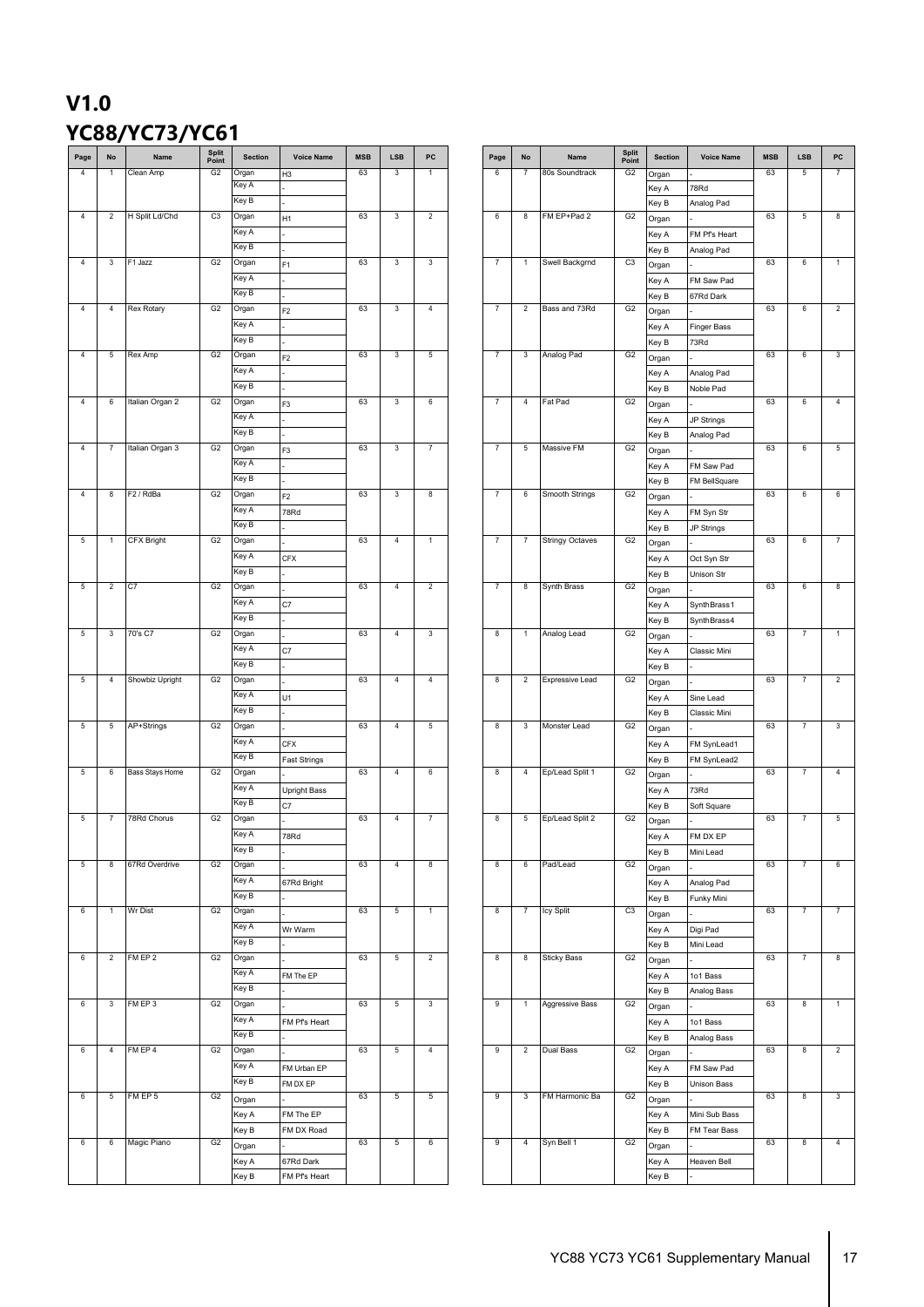| Page | <b>No</b>      | <b>Name</b>            | <b>Split</b><br>Point | <b>Section</b> | <b>Voice Name</b>   | <b>MSB</b> | <b>LSB</b> | PC             |
|------|----------------|------------------------|-----------------------|----------------|---------------------|------------|------------|----------------|
| 9    | 5              | Syn Bell 2             | G2                    | Organ          | $\overline{a}$      | 63         | 8          | 5              |
|      |                |                        |                       | Key A          | Far Away FM         |            |            |                |
|      |                |                        |                       | Key B          |                     |            |            |                |
| 9    | 6              | Concerto Goldo         | G2                    | Organ          |                     | 63         | 8          | 6              |
|      |                |                        |                       | Key A          | Slow Strings        |            |            |                |
|      |                |                        |                       | Key B          | Violin              |            |            |                |
| 9    | $\overline{7}$ | <b>String Ensemble</b> | G <sub>2</sub>        | Organ          |                     | 63         | 8          | $\overline{7}$ |
|      |                |                        |                       | Key A          | <b>Fast Strings</b> |            |            |                |
|      |                |                        |                       | Key B          | Violin              |            |            |                |
| 9    | $\overline{8}$ | <b>Big Fanfare</b>     | G <sub>2</sub>        | Organ          |                     | 63         | 8          | 8              |
|      |                |                        |                       | Key A          | Marcato Str         |            |            |                |
|      |                |                        |                       | Key B          | Brass 3             |            |            |                |
| 10   | $\overline{1}$ | Classic Gt.            | G <sub>2</sub>        | Organ          |                     | 63         | 9          | 1              |
|      |                |                        |                       | Key A          | Classic Gt          |            |            |                |
|      |                |                        |                       | Key B          | $\overline{a}$      |            |            |                |
| 10   | $\overline{2}$ | Steel Gt.              | G2                    | Organ          |                     | 63         | 9          | $\overline{2}$ |
|      |                |                        |                       | Key A          | Steel Gt            |            |            |                |
|      |                |                        |                       | Key B          |                     |            |            |                |
| 10   | 3              | Clean Gt.              | G2                    | Organ          |                     | 63         | 9          | 3              |
|      |                |                        |                       | Key A          | Clean Gt 1          |            |            |                |
|      |                |                        |                       | Key B          |                     |            |            |                |
| 10   | $\overline{4}$ | <b>Brass Section</b>   | G2                    | Organ          |                     | 63         | 9          | $\overline{4}$ |
|      |                |                        |                       | Key A          | Brass 1             |            |            |                |
|      |                |                        |                       | Key B          |                     |            |            |                |
| 10   | 5              | Brass w/Sax            | G2                    | Organ          |                     | 63         | 9          | 5              |
|      |                |                        |                       | Key A          | Brass 1             |            |            |                |
|      |                |                        |                       | Key B          | Brass 2             |            |            |                |
| 10   | 6              | <b>Upright Bass</b>    | G <sub>2</sub>        | Organ          |                     | 63         | 9          | 6              |
|      |                |                        |                       | Key A          | <b>Upright Bass</b> |            |            |                |
|      |                |                        |                       | Key B          |                     |            |            |                |
| 10   | 7              | <b>Fingered Bass</b>   | G <sub>2</sub>        | Organ          |                     | 63         | 9          | $\overline{7}$ |
|      |                |                        |                       | Key A          | Finger Bass         |            |            |                |
|      |                |                        |                       | Key B          |                     |            |            |                |
| 10   | 8              | <b>Slap Bass</b>       | G2                    | Organ          |                     | 63         | 9          | 8              |
|      |                |                        |                       | Key A          | Slap Bass           |            |            |                |
|      |                |                        |                       | Key B          | ٠                   |            |            |                |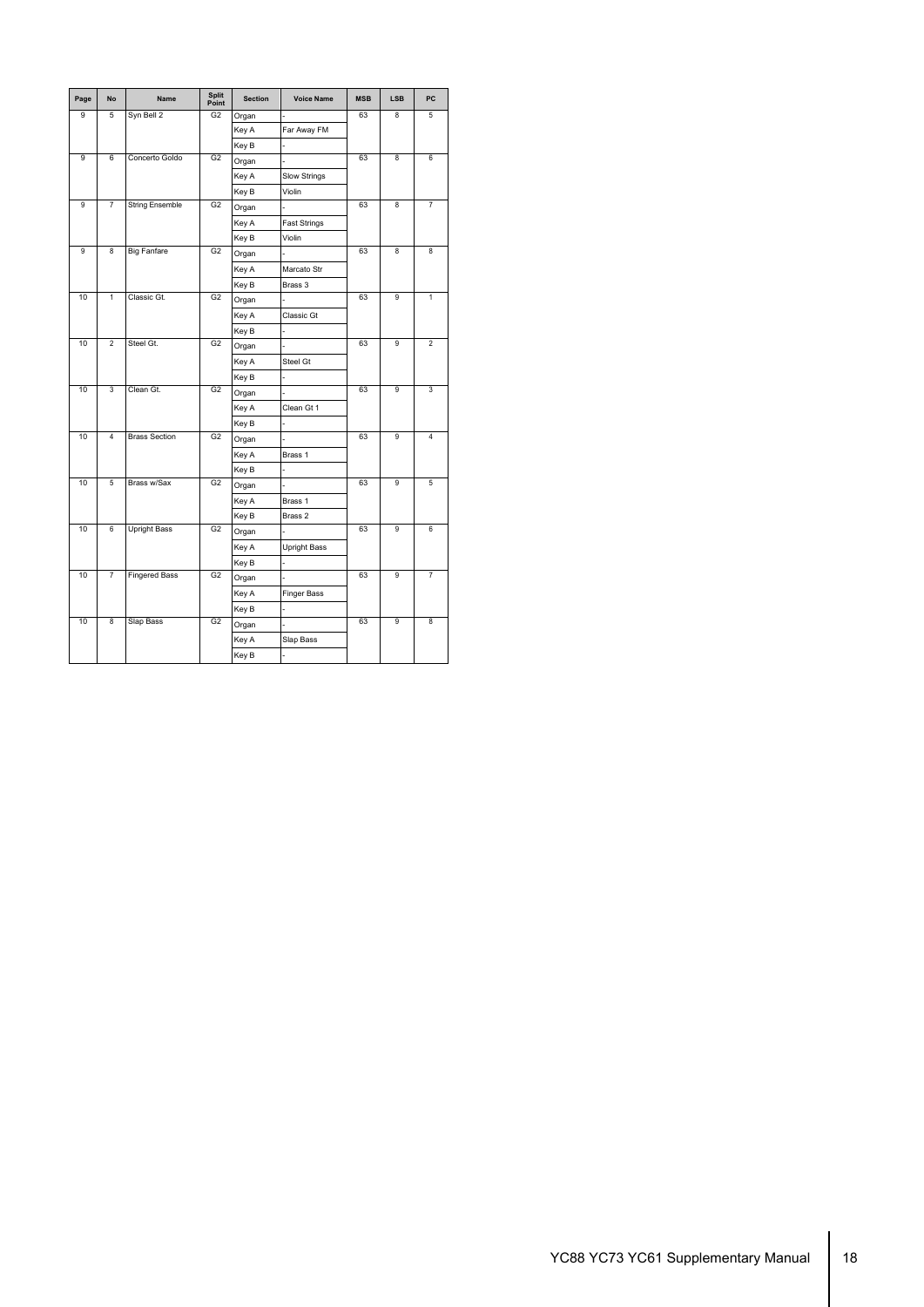#### **Additional new Live Set Sounds YC88/YC73/YC61 V1.10**

| Page | <b>No</b>      | <b>Name</b>            | Split<br>Point | <b>Section</b>    | <b>Voice Name</b> | <b>MSB</b> | <b>LSB</b> | PC             |
|------|----------------|------------------------|----------------|-------------------|-------------------|------------|------------|----------------|
| 11   | $\overline{1}$ | Nashville C3           | G <sub>2</sub> | Organ             |                   | 63         | 10         | 1              |
|      |                |                        |                | Key A             | Nashville C3      |            |            |                |
|      |                |                        |                | Key B             |                   |            |            |                |
| 11   | $\overline{2}$ | Early 80s Layer        | G <sub>2</sub> | Organ             |                   | 63         | 10         | $\overline{2}$ |
|      |                |                        |                | Key A             | Nashville C3      |            |            |                |
|      |                |                        |                | Key B             | 74Rd Stage        |            |            |                |
| 11   | $\overline{3}$ | Live CF3               | G2             | Organ             |                   | 63         | 10         | $\overline{3}$ |
|      |                |                        |                | Live CF3<br>Key A |                   |            |            |                |
|      |                |                        |                | Key B             |                   |            |            |                |
| 11   | $\overline{4}$ | BigCF+Pad              | G <sub>2</sub> | Organ             |                   | 63         | 10         | $\overline{4}$ |
|      |                |                        |                | Key A             | Live CF3          |            |            |                |
|      |                |                        |                | Key B             | Analog Pad        |            |            |                |
| 11   | $\overline{5}$ | 73Rd Studio            | G2             | Organ             |                   | 63         | 10         | $\overline{5}$ |
|      |                |                        |                | Key A             | 73Rd Studio       |            |            |                |
|      |                |                        |                | Key B             |                   |            |            |                |
| 11   | 6              | <b>Ballad Rd Layer</b> | G2             | Organ             |                   | 63         | 10         | 6              |
|      |                |                        |                | Key A             | 73Rd Studio       |            |            |                |
|      |                |                        |                | Key B             | FM Pf's Heart     |            |            |                |
| 11   | $\overline{7}$ | 74Rd Stage             | G <sub>2</sub> | Organ             |                   | 63         | 10         | $\overline{7}$ |
|      |                |                        |                | Key A             | 74Rd Stage        |            |            |                |
|      |                |                        |                | Key B             | ÷                 |            |            |                |
| 11   | $\overline{8}$ | <b>Rotating EP</b>     | G <sub>2</sub> | Organ             |                   | 63         | 10         | $\overline{8}$ |
|      |                |                        |                | Key A             | 74Rd Stage        |            |            |                |
|      |                |                        |                | Key B             |                   |            |            |                |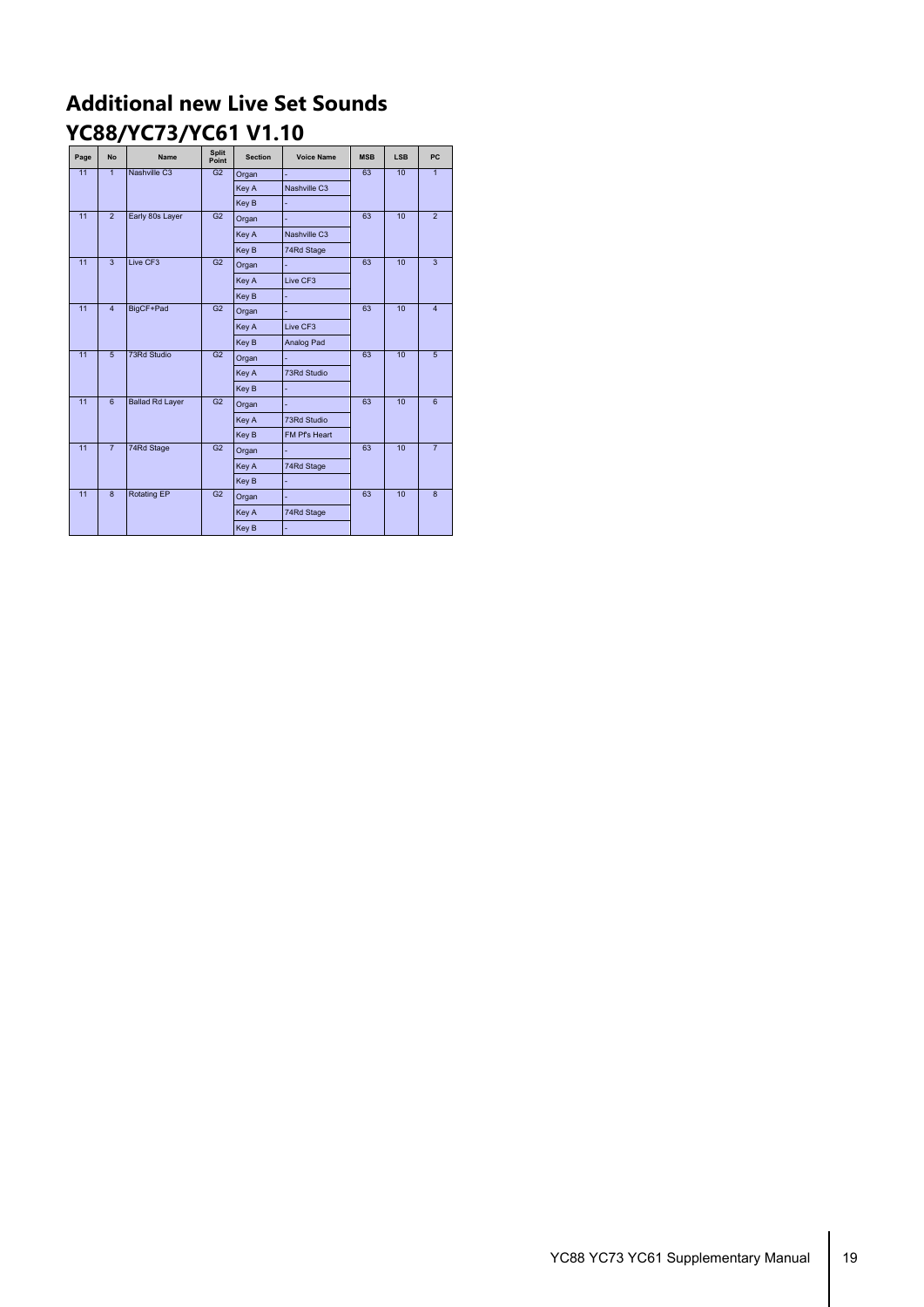## <span id="page-19-0"></span>Voice List

### **V1.0 YC88/YC73/YC61**

| <b>Section</b> | Category | Sub<br>Category | No.            | Name           | Parameter<br>Value(*) |
|----------------|----------|-----------------|----------------|----------------|-----------------------|
| Organ          |          |                 | H1             | H <sub>1</sub> | 0                     |
|                |          |                 | H <sub>2</sub> | H <sub>2</sub> | 1                     |
|                |          |                 | H <sub>3</sub> | H <sub>3</sub> | 2                     |
|                |          |                 | F <sub>1</sub> | F1             | 3                     |
|                |          |                 | F <sub>2</sub> | F <sub>2</sub> | 4                     |
|                |          |                 | F <sub>3</sub> | F3             | 5                     |
| Keys A/B       | Piano    | Grand           | 01             | <b>CFX</b>     | 6                     |
|                |          |                 | 02             | S700           | 7                     |
|                |          |                 | 03             | C7             | 8                     |
|                |          | Upright         | 06             | U1             | 9                     |
|                |          | CP              | 07             | CP801          | 10                    |
|                |          |                 | 08             | CP802          | 11                    |
|                |          | Layer           | 09             | Piano Strings  | 12                    |
|                |          |                 | 10             | Piano Synth    | 13                    |
|                | E.Piano  | Rd              | 01             | 78Rd           | 14                    |
|                |          |                 | 02             | 75Rd Funky     | 15                    |
|                |          |                 | 03             | 73Rd           | 16                    |
|                |          |                 | 04             | 67Rd Dark      | 17                    |
|                |          |                 | 05             | 67Rd Bright    | 18                    |
|                |          | Wr              | 08             | Wr Warm        | 19                    |
|                |          |                 | 09             | Wr Bright      | 20                    |
|                |          |                 | 10             | Wr Wide        | 21                    |
|                |          | Clavi           | 11             | Clavi B        | 22                    |
|                |          |                 | 12             | Clavi S        | 23                    |
|                |          |                 | 13             | Harpsichord    | 24                    |
|                |          | FM              | 14             | FM Piano DA    | 25                    |
|                |          |                 | 15             | FM DX Road     | 26                    |
|                |          |                 | 16             | FM The EP      | 27                    |
|                |          |                 | 17             | FM DX EP       | 28                    |
|                |          |                 | 18             | FM Pf's Heart  | 29                    |
|                |          |                 | 19             | FM Urban EP    | 30                    |
|                |          |                 | 20             | FM PowerClavi  | 31                    |
|                | Synth    | Pad             | 01             | FM Saw Pad     | 32                    |
|                |          |                 | 02             | Analog Pad     | 33                    |
|                |          |                 | 03             | Dark Light     | 34                    |
|                |          |                 | 04             | Digi Pad       | 35                    |
|                |          |                 | 05             | Noble Pad      | 36                    |
|                |          |                 | 06             | Pop Pad        | 37                    |
|                |          |                 | 07             | Fat Saw        | 38                    |
|                |          |                 | 08             | Angel Pad      | 39                    |
|                |          |                 | 09             | FM BellSquare  | 40                    |
|                |          |                 | 10             | FM Cloud Pad   | 41                    |
|                |          |                 | 11             | FM Bow RM Pad  | 42                    |
|                |          |                 | 12             | Itopia         | 43                    |
|                |          |                 | 13             | Mystic Pad     | 44                    |
|                |          |                 | 14             | Nowhere        | 45                    |
|                |          |                 | 15             | FM Choir       | 46                    |
|                |          |                 | 16             | Lite Strings   | 47                    |
|                |          | Strings         | 17             | JP Strings     | 48                    |
|                |          |                 | 18             | FM Syn Str     | 49                    |
|                |          |                 | 19             | Pop Syn Str    | 50                    |
|                |          |                 | 20             | Unison Str     | 51                    |
|                |          |                 | 21             | Oct Syn Str    | 52                    |
|                |          | Brass           | 22             | Synth Brass 1  | 53                    |
|                |          |                 | 23             | Synth Brass 2  | 54                    |
|                |          |                 | 24             | Synth Brass 3  | 55                    |
|                |          |                 | 25             | Synth Brass 4  | 56                    |
|                |          |                 | 26             | OB Brass 1     | 57                    |
|                |          |                 | 27             | OB Brass 2     | 58                    |
|                |          |                 | 28             | OB Brass 3     | 59                    |
|                |          |                 | 29             | FM Brass       | 60                    |
|                |          |                 | 30             | FM Brass Ens   | 61                    |
|                |          | Lead            | 31             | FM Syn Lead 1  | 62                    |
|                |          |                 | 32             | FM Syn Lead 2  | 63                    |
|                |          |                 | 33             | Classic Mini   | 64                    |

| <b>Section</b> | Category | Sub<br>Category | No.      | Name                             | Parameter<br>Value(*) |
|----------------|----------|-----------------|----------|----------------------------------|-----------------------|
| Keys A/B       | Synth    | Lead            | 34       | Mini Lead                        | 65                    |
|                |          |                 | 35       | Funky Mini                       | 66                    |
|                |          |                 | 36       | Sine Lead                        | 67                    |
|                |          |                 | 37       | Square Lead                      | 68                    |
|                |          |                 | 38       | Soft Square                      | 69                    |
|                |          |                 | 39       | Dirty Hook                       | 70                    |
|                |          |                 | 40       | Sync Saw Lead                    | 71                    |
|                |          |                 | 41       | Nu Mini                          | 72                    |
|                |          |                 | 42       | 5th Lead                         | 73                    |
|                |          | Bass            | 43       | Calliope Lead                    | 74                    |
|                |          |                 | 44<br>45 | Mini Sub Bass<br>Analog Bass     | 75<br>76              |
|                |          |                 | 46       | 1o1 Bass                         | 77                    |
|                |          |                 | 47       | Synth Bass                       | 78                    |
|                |          |                 | 48       | FM Tear Bass                     | 79                    |
|                |          |                 | 49       | FM DX E.Bass                     | 80                    |
|                |          |                 | 50       | FM BoogieBass                    | 81                    |
|                |          |                 | 51       | FM SuperBass                     | 82                    |
|                |          |                 | 52       | Unison Bass                      | 83                    |
|                |          |                 | 53       | FM Owl Bass                      | 84                    |
|                |          | ChromPerc       | 54       | FM Glocken                       | 85                    |
|                |          |                 | 55       | FM Far Away                      | 86                    |
|                |          |                 | 56       | Digi Bell                        | 87                    |
|                |          |                 | 57       | FM Brite Comp                    | 88                    |
|                |          |                 | 58       | Heaven Bell                      | 89                    |
|                |          |                 | 59       | FM Tblr Bells                    | 90                    |
|                | Others   | Strings         | 01       | Slow Strings                     | 91                    |
|                |          |                 | 02       | Marcato Str                      | 92                    |
|                |          |                 | 03       | <b>Fast Strings</b>              | 93                    |
|                |          |                 | 04       | Tremolo Str                      | 94                    |
|                |          |                 | 05<br>06 | Pizzicato<br><b>Tape Strings</b> | 95<br>96              |
|                |          |                 | 07       | Violin                           | 97                    |
|                |          |                 | 08       | Cello                            | 98                    |
|                |          | Guitar          | 09       | Classic Gt                       | 99                    |
|                |          |                 | 10       | Steel Gt                         | 100                   |
|                |          |                 | 11       | 12Strings Gt                     | 101                   |
|                |          |                 | 12       | FM Jazz Gt                       | 102                   |
|                |          |                 | 13       | Clean Gt 1                       | 103                   |
|                |          |                 | 14       | Clean Gt 2                       | 104                   |
|                |          |                 | 15       | Clean Gt 3                       | 105                   |
|                |          |                 | 16       | Banjo                            | 106                   |
|                |          |                 | 17       | Sitar                            | 107                   |
|                |          |                 | 18       | Shamisen                         | 108                   |
|                |          |                 | 19       | Koto                             | 109                   |
|                |          | <b>Brass</b>    | 20       | Brass 1                          | 110                   |
|                |          |                 | 21       | Brass 2                          | 111                   |
|                |          |                 | 22<br>23 | Brass 3<br>Sf. Brass             | 112<br>113            |
|                |          |                 | 24       | Trumpet                          | 114                   |
|                |          |                 | 25       | Trombone                         | 115                   |
|                |          |                 | 26       | Horn 1                           | 116                   |
|                |          |                 | 27       | Horn 2                           | 117                   |
|                |          | Sax/Winds       | 28       | Sax Section 1                    | 118                   |
|                |          |                 | 29       | Sax Section 2                    | 119                   |
|                |          |                 | 30       | Soprano Sax                      | 120                   |
|                |          |                 | 31       | Alto Sax                         | 121                   |
|                |          |                 | 32       | <b>Tenor Sax</b>                 | 122                   |
|                |          |                 | 33       | <b>Baritone Sax</b>              | 123                   |
|                |          |                 | 34       | Jazz Flute                       | 124                   |
|                |          |                 | 35       | Alto Flute                       | 125                   |
|                |          |                 | 36       | Tape Flute                       | 126                   |
|                |          |                 | 37       | Harmonica                        | 127                   |
|                |          |                 | 38       | FM Harmonica                     | 128                   |
|                |          |                 | 39       | Pan Flute                        | 129                   |
|                |          |                 | 40       | Bag Pipe                         | 130                   |
|                |          | Bass            | 41<br>42 | Shakuhachi                       | 131                   |
|                |          |                 | 43       | Upright Bass<br>Finger Bass      | 132<br>133            |
|                |          |                 |          |                                  |                       |